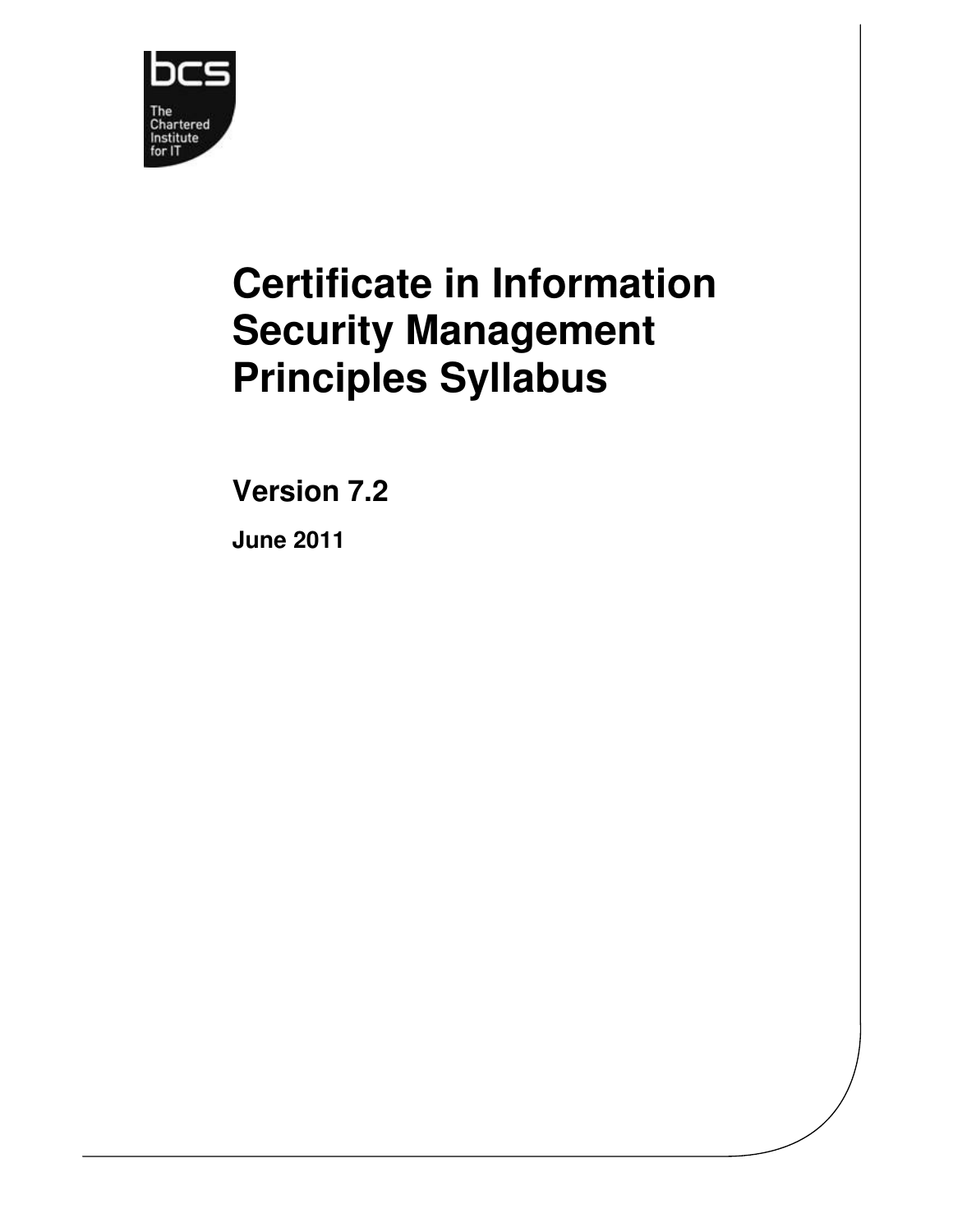# **Contents**

| 1.1<br>1.2                                            |                                                              |  |
|-------------------------------------------------------|--------------------------------------------------------------|--|
|                                                       |                                                              |  |
| 2.1<br>2.2                                            | Threats to, and Vulnerabilities of Information Systems - 5%7 |  |
|                                                       |                                                              |  |
| 3.1<br>3.1.1<br>3.1.2<br>3.1.3<br>3.1.4<br>3.2<br>3.3 |                                                              |  |
|                                                       |                                                              |  |
| 4.1<br>4.2<br>4.3                                     |                                                              |  |
|                                                       |                                                              |  |
| 5.1<br>5.2<br>5.3<br>5.4<br>5.5                       |                                                              |  |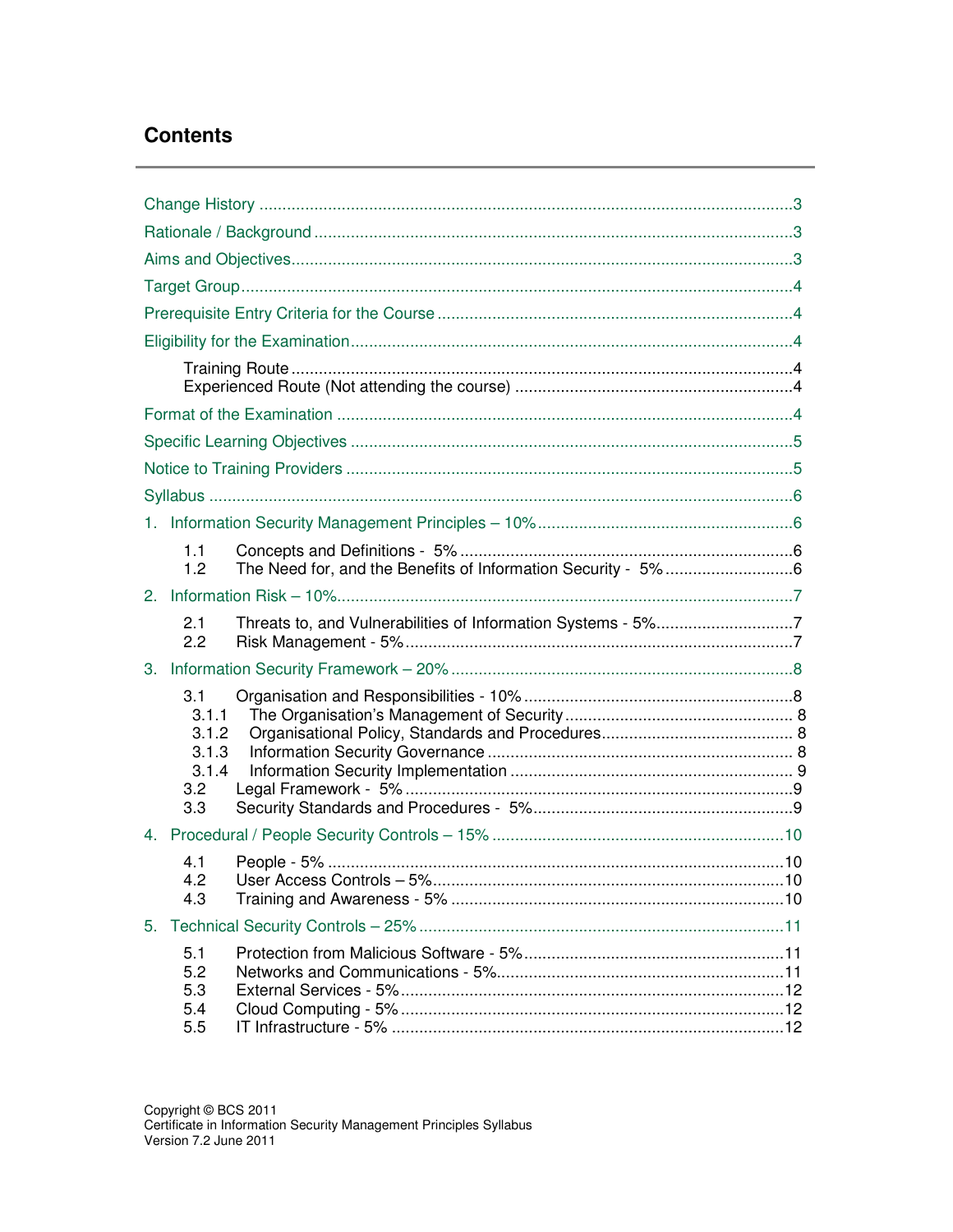|    | 6.1<br>6.2 |                                                             |  |
|----|------------|-------------------------------------------------------------|--|
| 7. |            |                                                             |  |
| 8. |            | Disaster Recovery and Business Continuity Management - 5%14 |  |
| 9. |            |                                                             |  |
|    | 9.1<br>9.2 |                                                             |  |
|    |            |                                                             |  |
|    |            |                                                             |  |
|    |            |                                                             |  |
|    |            |                                                             |  |
|    |            |                                                             |  |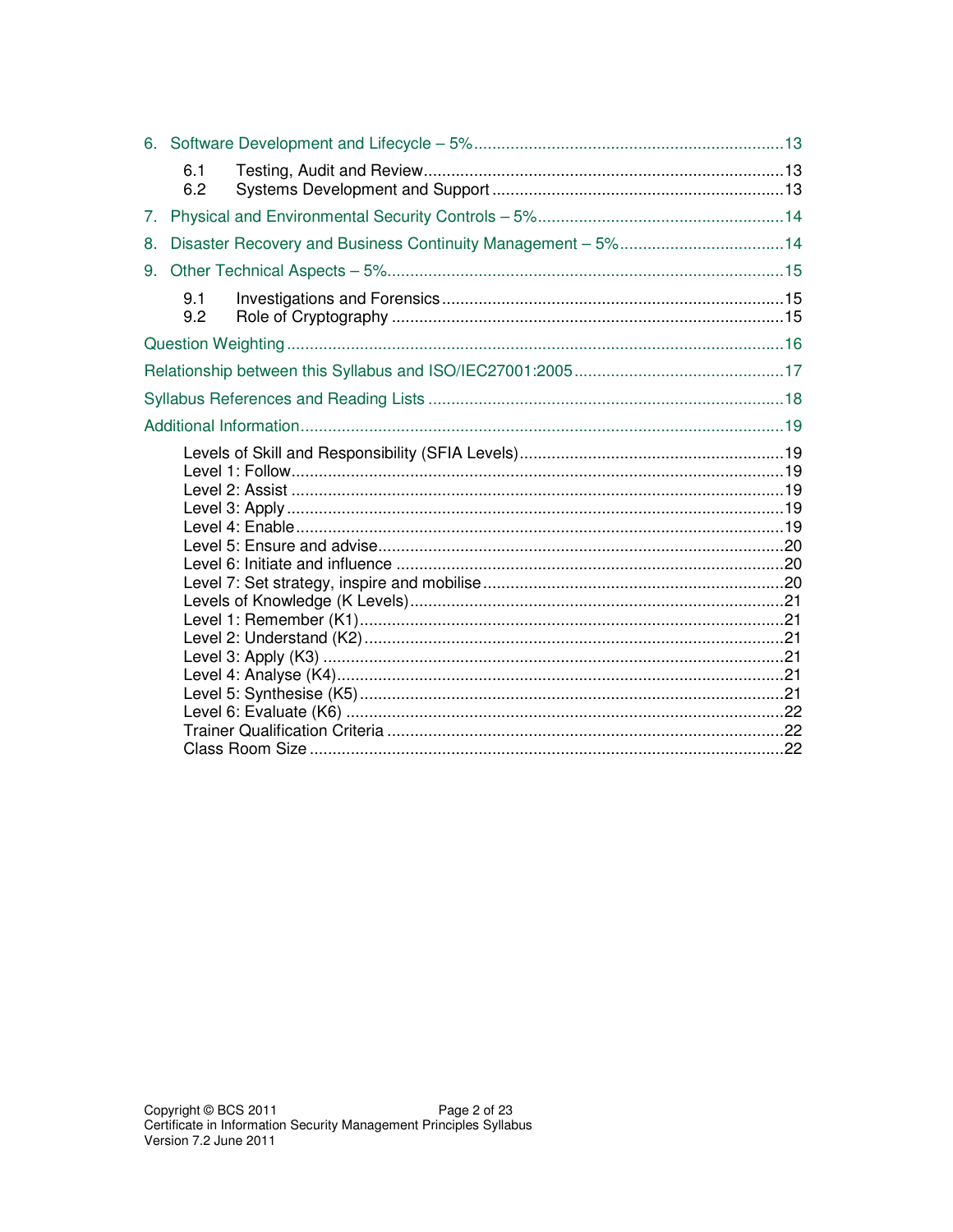# **Change History**

Any changes made to the syllabus shall be clearly documented with a change history log. This shall include the latest version number, date of the amendment and the changes made. The purpose is to be able to identify quickly what changes have been made.

| <b>Version Number</b><br>and Date of<br>Change | <b>Changes Made</b>                                                                                                                                                                                                                                                                                                                                                                                                                                                                                                                                                                                   |
|------------------------------------------------|-------------------------------------------------------------------------------------------------------------------------------------------------------------------------------------------------------------------------------------------------------------------------------------------------------------------------------------------------------------------------------------------------------------------------------------------------------------------------------------------------------------------------------------------------------------------------------------------------------|
| V7.2 June 2011                                 | 5.1 Bullet 3 Changed protocol to project.<br>5.5 Bullet 6 Installation baselines is a new bullet<br>6.2 Bullet 4 Separation of development is a new bullet<br>6.2 Bullet 9 Handling of security patches is a new bullet                                                                                                                                                                                                                                                                                                                                                                               |
| V7.1 May 2011                                  | Corrected a minor formatting error in Section 4.0                                                                                                                                                                                                                                                                                                                                                                                                                                                                                                                                                     |
| V7.0<br>March 2011                             | Added Rationale / Background, Aims and Objectives, Target Group,<br>Pre-Requisites, Direct Entry Route, Trainer Criteria, Specific Learning<br>Objectives, Classroom Sizes, Notice to Training Providers, Question<br>Weighting, Syllabus References and Reading List, Skills and<br>Knowledge Levels. Timings have been re-allocated and the syllabus<br>re-ordered from 4 sections into 9 sections. Additional subject areas<br>covered are: Technical Security Control, Cloud Computing, Software<br>Development and Lifecycle. Removed Experience Route under<br>Eligibility for the Examination. |
| V5.5<br>November 2009                          | Reformatted with new branding. Added in Examination Format. No<br>changes to the syllabus content.                                                                                                                                                                                                                                                                                                                                                                                                                                                                                                    |

# **Rationale / Background**

The Certificate in Information Security Management Principles is designed to provide the foundation of knowledge necessary for individuals who have information security responsibilities as part of their day to day role, or who are thinking of moving into an information security or related function.

It also provides the opportunity for those already within these roles to enhance or refresh their knowledge and in the process gain a qualification, recognised by industry, which demonstrates the level of knowledge gained.

# **Aims and Objectives**

The qualification will prove that the holder has a good knowledge and basic understanding of the wide range of subject areas that make up information security management. The syllabus is, therefore, as far as possible, technology neutral. The qualification tests knowledge of principles, not knowledge of specific technologies or products. Note that course material may use specific technical examples to illustrate particular principles, but it is the principles that should be understood from any such use of examples.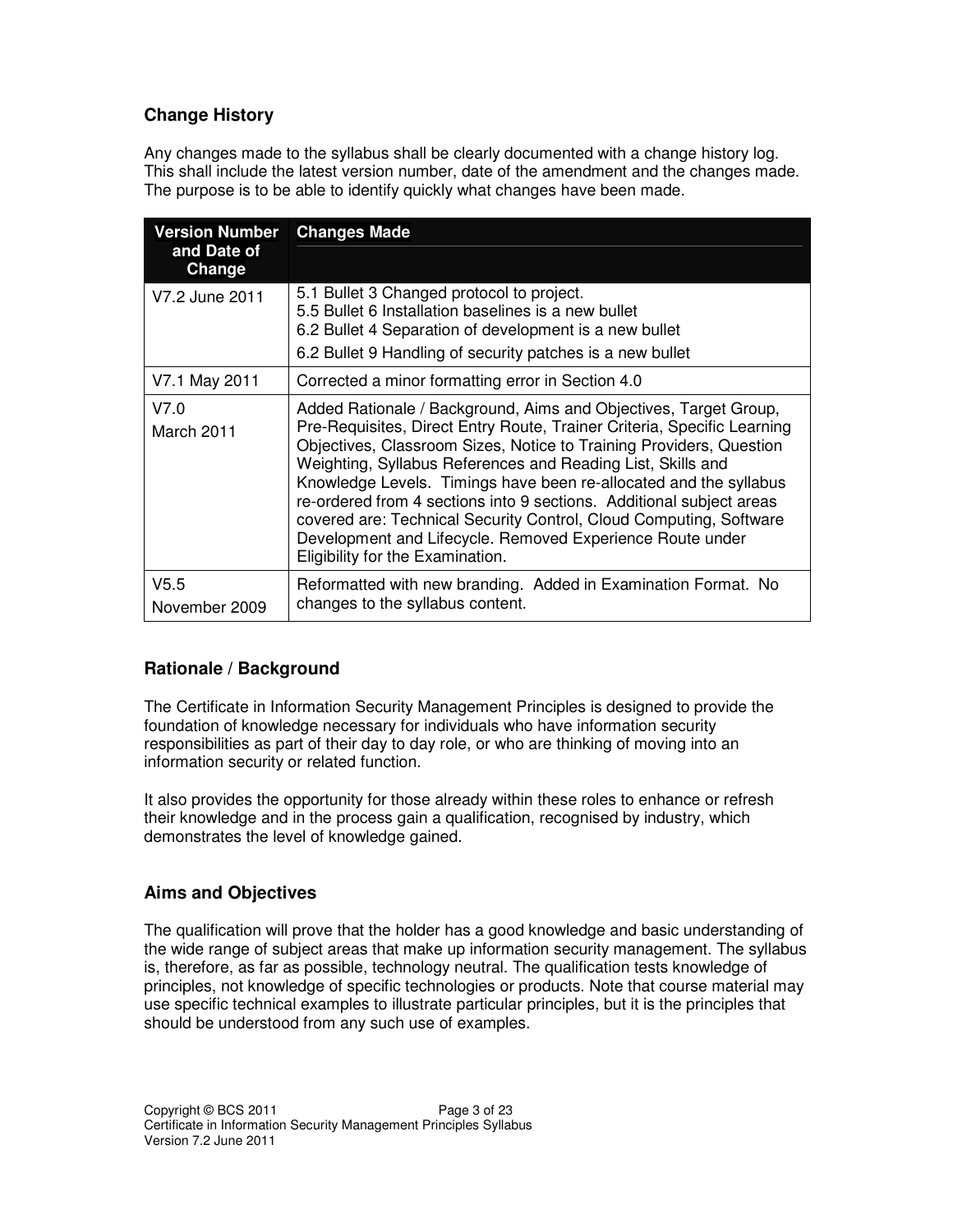# **Target Group**

The examination is intended for those with an interest in information security either as a potential career or as an additional part of their general business knowledge. It is very much a firm foundation on which other more technical qualifications can be built or which provides a thorough general understanding to enable business users of IT to ensure their information is protected appropriately.

# **Prerequisite Entry Criteria for the Course**

- A knowledge of IT would be advantageous but not essential
- An understanding of the general principles of information technology security would be useful
- Awareness of the issues involved with security control activity would be advantageous
- There is no pre-course study set by ISEB although individual Training Providers may choose to set some

# **Eligibility for the Examination**

# **Training Route**

It is strongly recommended that candidates attend an accredited training course.

# **Experienced Route (Not attending the course)**

It is recommended that candidates should have some experience in the area of security with an understanding of the general principles of information technology security and an awareness of the issues involved with security control activity.

In addition, it is recommended that candidates read the ISEB 'Information Security Management Principles' which is the approved reference book for this qualification before taking this exam.

| ype                      | 100 Question Multiple Choice Examination                                                                                   |
|--------------------------|----------------------------------------------------------------------------------------------------------------------------|
| Duration                 | 2 Hour Examination                                                                                                         |
| Supervised / Invigilated | Yes                                                                                                                        |
| <b>Closed Book</b>       | Yes, no reading materials allowed into the examination room                                                                |
| Pass Mark                | 65%                                                                                                                        |
| <b>Distinction Mark</b>  | 80%                                                                                                                        |
| Delivery                 | Paper based examination via an Accredited Training Provider or<br>via the direct entry sittings in the BCS London offices. |

# **Format of the Examination**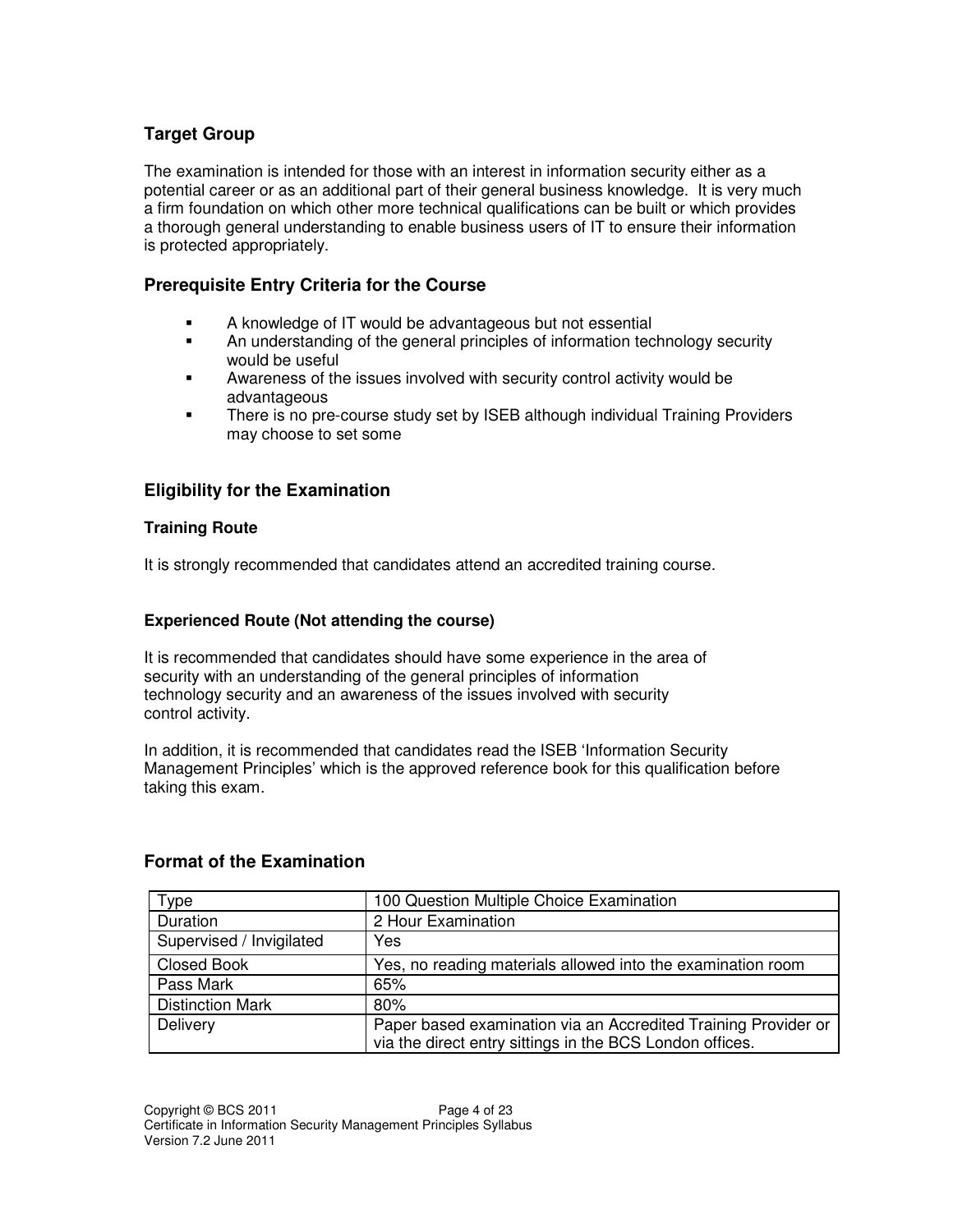# **Specific Learning Objectives**

On completion of training against this syllabus, candidates should be able to demonstrate:

- Knowledge of the concepts relating to information security management (confidentiality, integrity, availability, vulnerability, threats, risks, countermeasures, etc);
- Understanding of current national legislation and regulations which impact upon information security management;
- Awareness of current national and international standards, frameworks and organisations which facilitate the management of information security;
- Understanding of the current business and common technical environments in which information security management has to operate;
- Knowledge of the categorisation, operation and effectiveness of controls of different types and characteristics.

# **Notice to Training Providers**

Each major subject heading in the syllabus is assigned an allocated time. The purpose of this is to give both guidance on the relative proportion of time to be allocated to each section of an accredited course and an approximate minimum time for the teaching of each section. Training Providers may spend more time than is indicated and candidates may spend more time again in reading and research.

The total time specified in this syllabus is 40 hours of lecture and practical work.

The course may be delivered as a series of modules with gaps between them, as long as it meets all other constraints. Courses do not have to follow the same order as the syllabus.

Note that specific laws and legal issues relating to the country(s) within which a training provider operates may be mentioned as examples and included in course material, but the examination will only test the principles.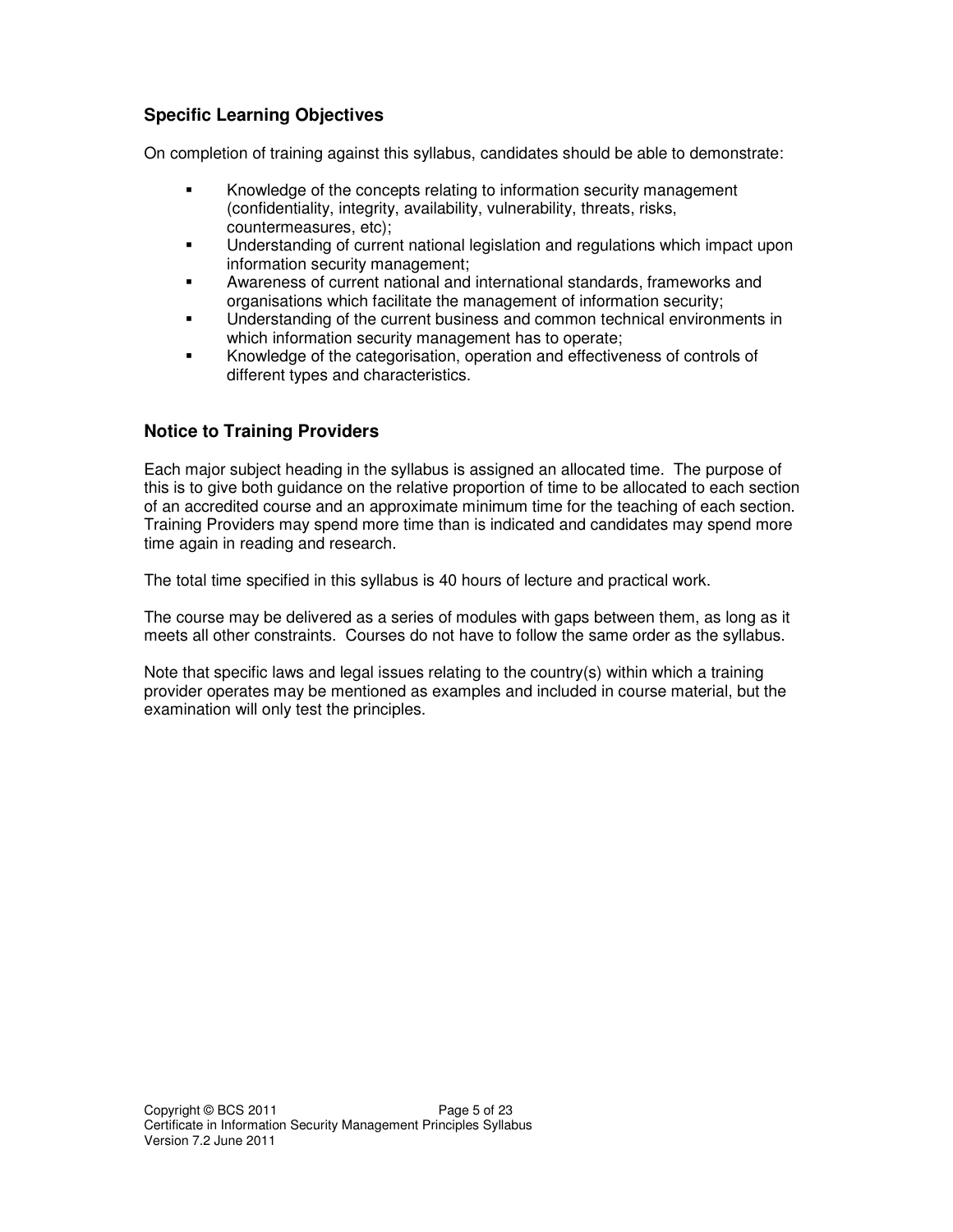# **Syllabus**

# **1. Information Security Management Principles – 10%**

In this section the candidates will learn the basic concepts of information security together with the main terms in common usage.

They will gain an understanding of why information security is becoming increasingly important not just in the IT community but also in the business community at large.

# **1.1 Concepts and Definitions - 5%**

**Note:** This covers the definitions, meanings and use of concepts and terms across information security management. It includes:

- Information security (confidentiality, integrity, availability, non-repudiation)
- Asset and asset types (information, physical, software);
- Asset value and asset valuation
- Threat, vulnerability, impact, risk,
- Information security policy concepts
- The types, uses and purposes of controls
- Identity, authentication, authorisation
- Accountability, audit and compliance
- Information security professionalism and ethics
- The Information Security Management System (ISMS) concept

# **1.2 The Need for, and the Benefits of Information Security - 5%**

**Note:** This covers the way in which information security management relates to its environment. It includes:

- Importance of information security as part of the general issue of protection of business assets and of the creation of new business models e.g. cloud, mergers, acquisitions and outsourcing.
- Different business models and their impact on security (e.g. on-line business vs. traditional manufacturing vs. financial services vs. retail).
- Effect of rapidly changing information and business environment on information security.
- Balancing the cost/impact of security against the reduction in risk achieved.
- Information Security as part of overall company security policy.
- The need for a security policy and supporting standards, guidelines and procedures.
- The relationship with corporate governance and other areas of risk management.
- Security as an enabler; delivering value rather than cost.
- Role of information security in countering hi-tech crime revitalised old crimes, new types of crime.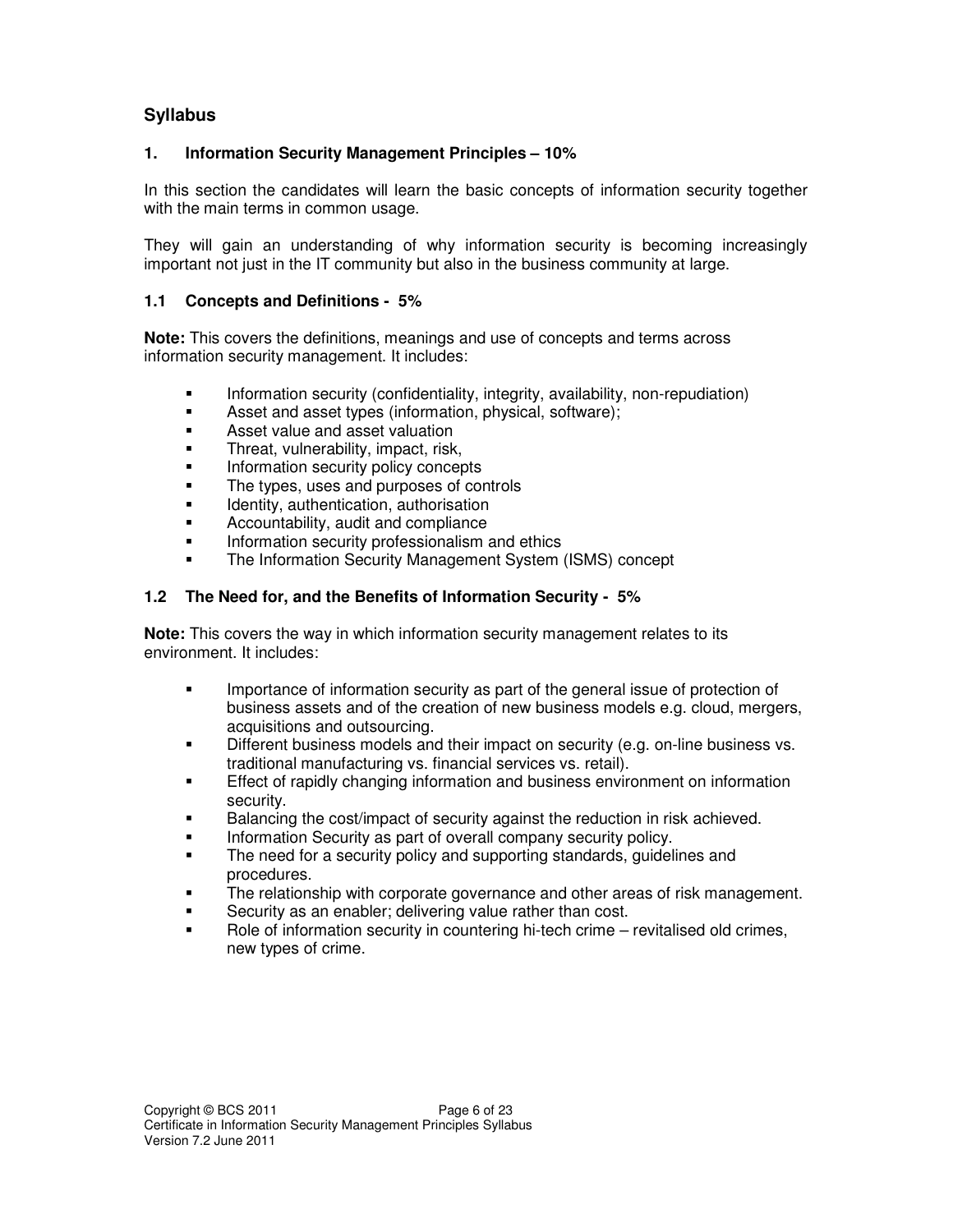# **2. Information Risk – 10%**

In this section candidates will gain an appreciation of risk assessment and management as it applies to information security.

- They will learn how threats and vulnerabilities lead to risks.
- They will gain an understanding of how threats and vulnerabilities apply specifically to IT systems.
- They will understand how the business must assess the risks in terms of the impact suffered by the organisation should the risk materialise.
- They will learn how to determine the most appropriate response to a risk and the activities required to achieve the effective management of risks over time.

# **2.1 Threats to, and Vulnerabilities of Information Systems - 5%**

Note: This covers the threats to, and vulnerabilities of information systems, and their contribution to risk. It includes:

- Threat categorisation (accidental vs. deliberate, internal vs. external, etc.)
- Types of accidental threats (e.g. human error, malfunctions, fire, flood, etc.)
- Types of deliberate threats (e.g. hacking, malicious software, sabotage, cyber terrorism, hi-tech crime, etc.)
- Sources of accidental threat (e.g. internal employee, trusted partner, poor software design, weak procedures & processes, managed services, newsgroups, etc.)
- Sources of deliberate threat (internal employee, trusted partner, random attacker, targeted attack, managed and outsourced services, web sites, etc.)
- Vulnerability categorisation (e.g. weaknesses in software, hardware, buildings/facilities, people, procedures)
- Vulnerabilities of specific information system types (e.g. PCs, laptops, hand held devices, servers, network devices, wireless systems, web servers, e-mail systems, etc.)
- The contribution of threats, vulnerabilities and asset value to overall risk.
- Business impact of realised threats (e.g. loss of confidentiality, integrity, and availability, leading to financial loss, brand damage, loss of confidence, etc.)

# **2.2 Risk Management - 5%**

Note: This covers the processes for understanding and managing risk relating to information systems. It includes:

- Risk management process (identification, analysis, mitigation and monitoring of risks)
- Options for dealing with risks (e.g. eliminate, reduce, transfer, accept; or avoid, accept, reduce, transfer; or terminate, tolerate, treat, transfer)
- Different ways in which controls may be used preventative, directive, detective and corrective.
- Different types of controls physical, procedural (people) and technical
- The purpose of risk assessment/analysis strategic and tactical options
- Approaches to risk analysis/assessment qualitative, quantitative, software tools, questionnaires.
- Identifying and accounting for the value of information assets
- Principles of information classification strategies
- The need to assess the risks to the business in business terms
- Balancing the cost of information security against the cost of potential losses
- The role of management in accepting risk
- **•** Contribution to corporate risk registers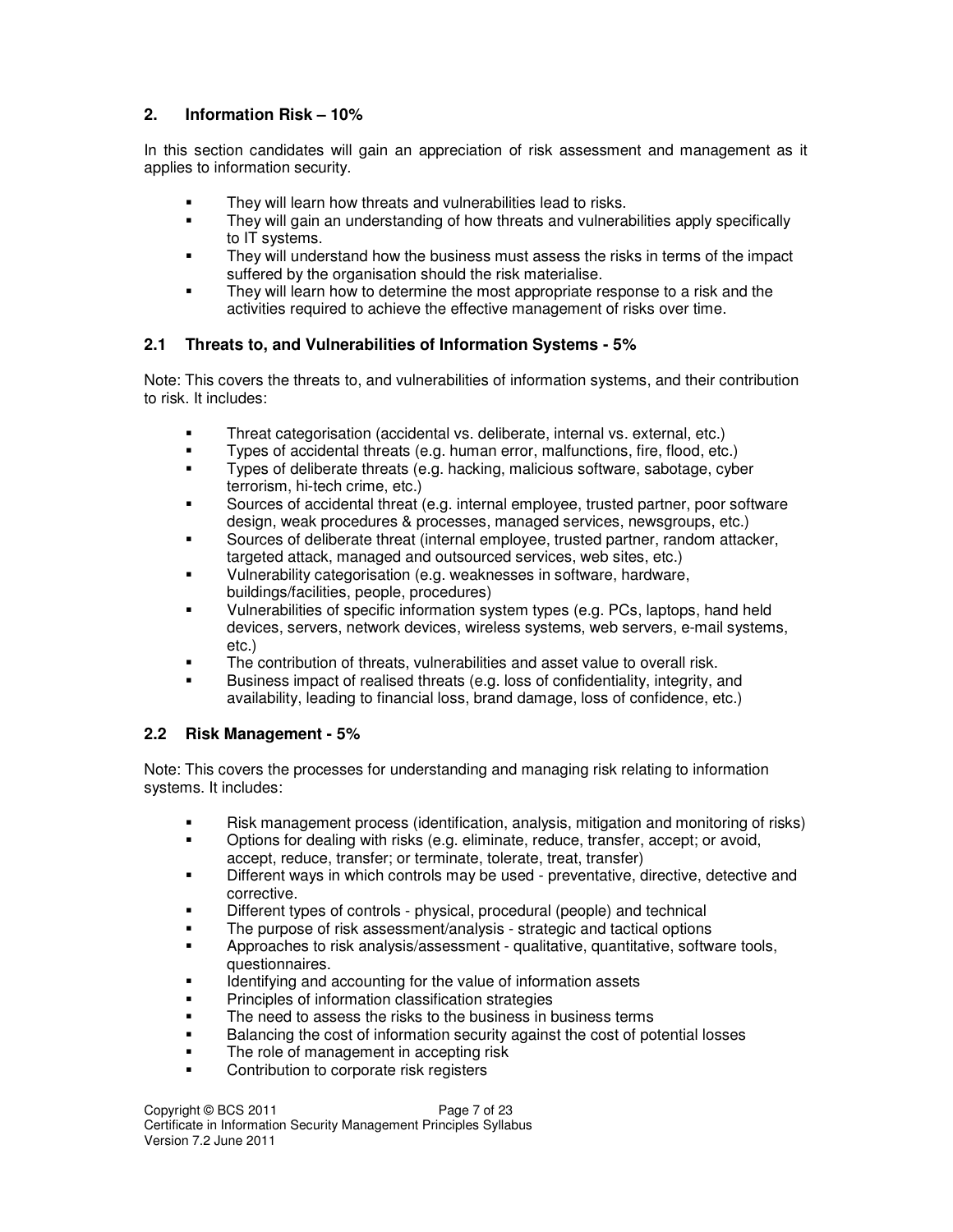# **3. Information Security Framework – 20%**

In this section candidates will gain an understanding how risk management should be implemented in an organisation.

- They will learn the importance of the organisation's policies, standards and procedures.
- They will learn the importance of effective governance in managing information security.
- They will learn how to plan for and to deal with an information security incident.
- They will gain an understanding of the relevant legal framework with which an organisation must comply.
- They will learn about the national and international standards that are applicable to information security.

# **3.1 Organisation and Responsibilities - 10%**

# **3.1.1 The Organisation's Management of Security**

- **Information security roles in an enterprise**
- **Placement in the organisation structure**
- Board/Director responsibility
- Responsibilities across the organisation
- Need to take account of statutory (e.g. data protection, health & safety), regulatory (e.g. financial services regulations) and advisory (e.g. accounting practices, corporate governance guidelines) requirements
- Provision of specialist information security advice and expertise
- Creating a culture of good information security practice

# **3.1.2 Organisational Policy, Standards and Procedures**

- **EXECT** Developing, writing and getting commitment to security policies
- Developing standards, guidelines, operating procedures, etc. internally and with third parties, managed service providers, etc.
- Balance between physical, procedural and technical security controls
- End user codes of practice
- Consequences of policy violation

# **3.1.3 Information Security Governance**

- Review, evaluation and revision of security policy
- **EXECURITY AND INCOCO EXECUTE:** Security audits, and reviews
- Checks for compliance with security policy
- Reporting on compliance status with reference to legal and regulatory requirements, e.g. Sarbanes Oxley
- Compliance of contractors, third parties and sub-contractors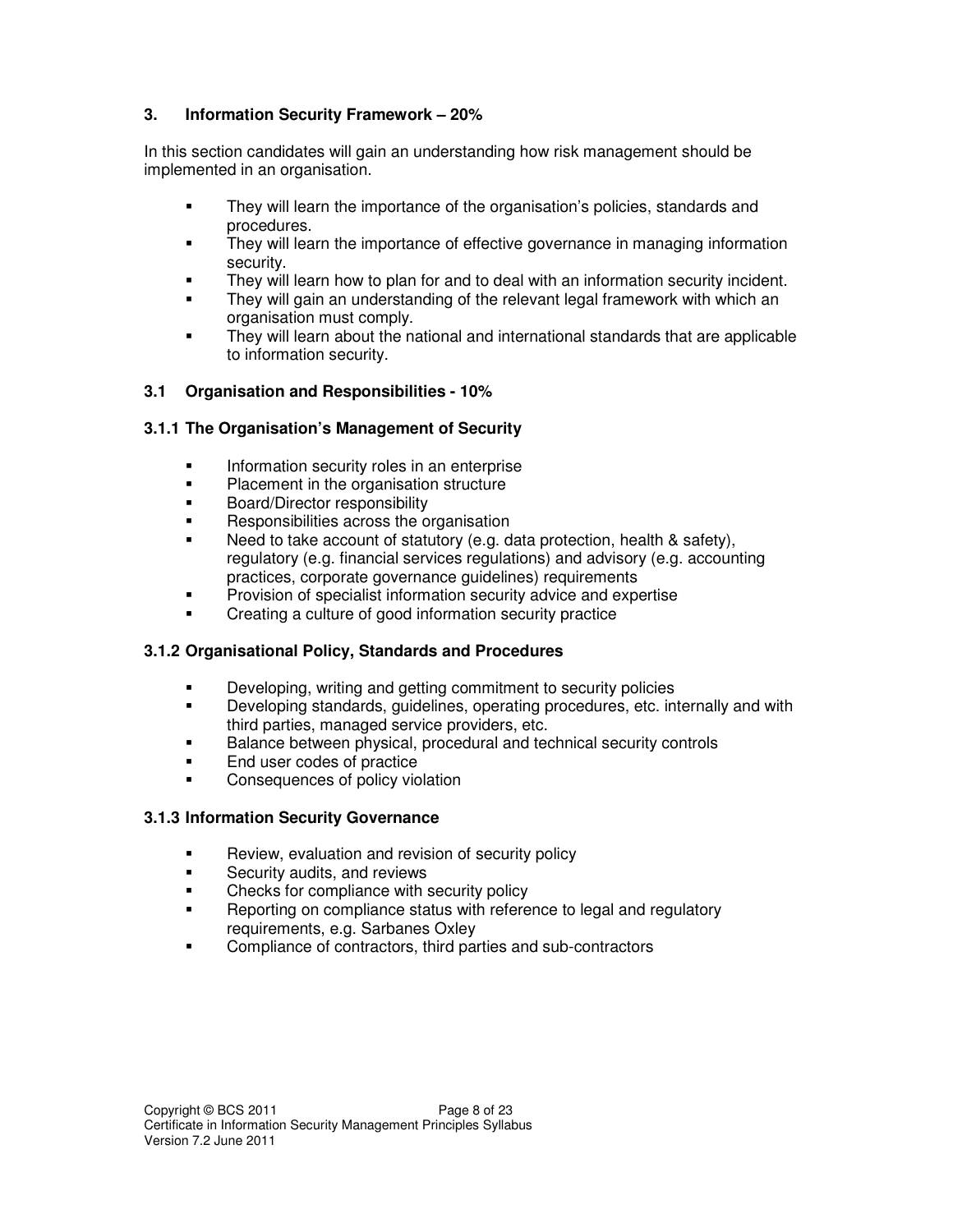# **3.1.4 Information Security Implementation**

- Planning ensuring effective programme implementation
- How to present information security programmes as a positive benefit (e.g. Business case, ROI case, competitive advantage, getting management buy-in)
- Security architecture and strategy
- Need to link with business planning and risk management and audit processes

# **3.1.1 Security Incident Management**

**Note:** This covers incidents that affect the confidentiality, integrity or availability of information either directly or indirectly. This includes:

- Security incident reporting, recording and management
- **Incident response teams/procedures**
- Need for links to corporate incident management systems
- Processes for involving law enforcement or responding to requests from them

# **3.2 Legal Framework - 5%**

**Note:** This section addresses general principles of law, legal jurisdiction and associated topics as they affect information security management. These will cover a broad spectrum from the security implications on compliance with legal requirements affecting business (e.g. international electronic commerce) to laws that directly affect the way information can be monitored and copied. Note that specific laws and legal issues relating to the country(s) within which a training provider operates may be mentioned as examples and included in course material, but the examination will only test the principles. Topics include:

- Protection of personal data, restrictions on monitoring, surveillance, communications interception and trans-border data flows
- Employment issues and employee rights (e.g. relating to monitoring, surveillance and communications interception rights and employment law)
- Common concepts of computer misuse
- Requirements for records retention
- Intellectual property rights, e.g. copyright, including its application to software, databases, documentation
- Contractual safeguards including common security requirements in outsourcing contracts, third party connections, information exchange, etc.
- Collection of admissible evidence
- Securing digital signatures (e.g. legal acceptance issues)
- Restrictions on purchase, use and movement of cryptography technology

# **3.3 Security Standards and Procedures - 5%**

Note: There are a number of common, established standards and procedures that directly affect information security management. Awareness of these to include:

- ISO/IEC 27000 series, ISO/IEC20000 (ITIL<sup>®</sup>), Common Criteria and other relevant international standards
- International industry sector standards
- Certification of information security management systems to appropriate standards e.g. ISO/IEC 27001:2005
- Product certification to recognised standards e.g. ISO/IEC 15408 (the Common Criteria)
- Key technical standards e.g. IETF RFCs, FIPS, ETSI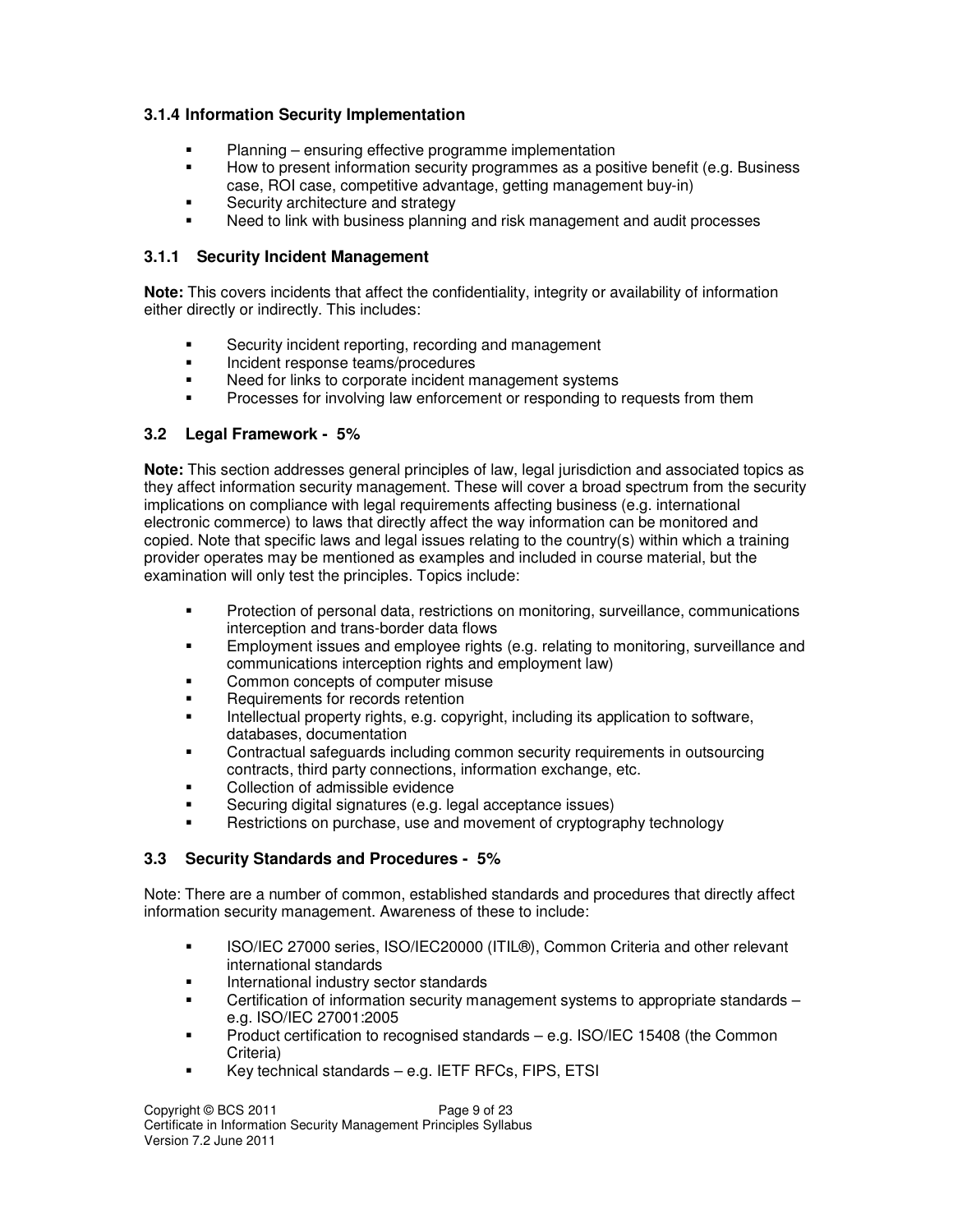# **4. Procedural / People Security Controls – 15%**

In this section candidates will learn about the risks to information security involving people.

- They will gain an understanding of the controls that may be used to manage those risks.
- They will gain an appreciation of the importance of appropriate training for all those involved with information.

# **4.1 People - 5%**

- Organisational culture of security
- Employee, contractor and business partner awareness of the need for security
- Role of contracts of employment
- Need for and topics within service contracts and security undertakings
- Rights, responsibilities and duties of individuals codes of conduct
- Typical topics in acceptable use policies
- Role of segregation of duties/avoiding dependence on key individuals
- Typical obligations on third party providers and staff (e.g. contractors, managed service providers, outsourced services, etc.)

# **4.2 User Access Controls – 5%**

- Authentication and authorisation mechanisms (e.g. passwords, tokens, biometrics, etc.) and their attributes (e.g. strength, acceptability, reliability)
- Approaches to use of controls on access to information and supporting resources taking cognisance of data ownership rights (e.g. read/write/delete, control), privacy, operational access, etc.
- Approaches to administering access controls including role-based access, management of privileged users, management of users (joining, leaving, moving, etc.), emergency access, etc.
- Access points remote, local, web-based, e-mail, etc. and appropriate identification and authentication mechanisms
- Information classification and protection processes, techniques and approaches

# **4.3 Training and Awareness - 5%**

- Purpose and role of training need to tailor to specific needs of different audiences (e.g. users vs. IT staff vs. business managers vs. customers).
- Approaches to training and promoting awareness e.g. videos, books, reports, CBT and formal training courses
- Sources of information, including internal and external conferences, seminars, newsgroups, trade bodies, government agencies, etc.
- Developing positive security behaviour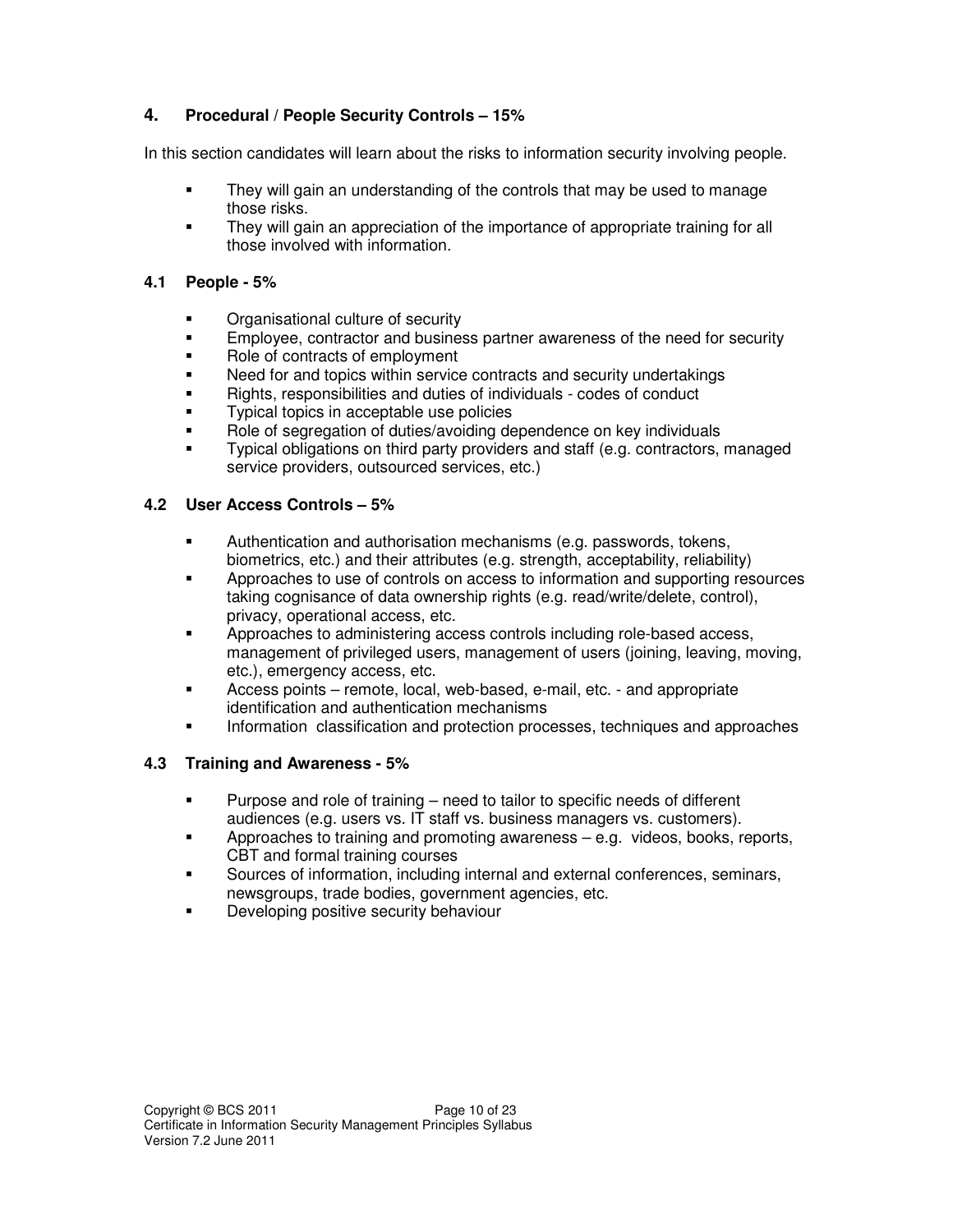# **5. Technical Security Controls – 25%**

In this section candidates will learn about the technical controls that can be used to help ensure effective information security.

- They will learn about the threats from malware.
- They will gain an understanding of the impact of those threats on networks and other communications systems.
- They will learn about the different approaches to information security required when dealing with out-sourced or other external facilities providers.
- They will learn about the importance of effective information security in all networked environments where there is information storage, processing or access being provided.

# **5.1 Protection from Malicious Software - 5%**

- Types of malicious software Trojans, botnets, viruses, worms, active content (e.g. Java, Active-X, XSS), etc.
- Different ways systems can get infected
- Methods of control common approaches, need for regular updates, Open Web Application Security Project, etc.

# **5.2 Networks and Communications - 5%**

**Note:** This subsection focuses on information security principles associated with the underlying networks and communications systems. This includes:

- Entry points in networks and associated authentication techniques
- Partitioning of networks to reduce risk role of firewalls, routers, proxy servers and network boundary separation architectures
- The role of cryptography in network security common protocols & techniques (HTTPS, PKI, SSL, VPN, IPSec, etc.)
- Controlling third party access (types of and reasons for) and external connections
- Network and acceptable usage policy
- Intrusion monitoring and detection methods and application
- Vulnerability analysis & penetration testing of networks and connections
- Secure network management (including configuration control and the periodic mapping and management of firewalls, routers, remote access points, wireless devices, etc.)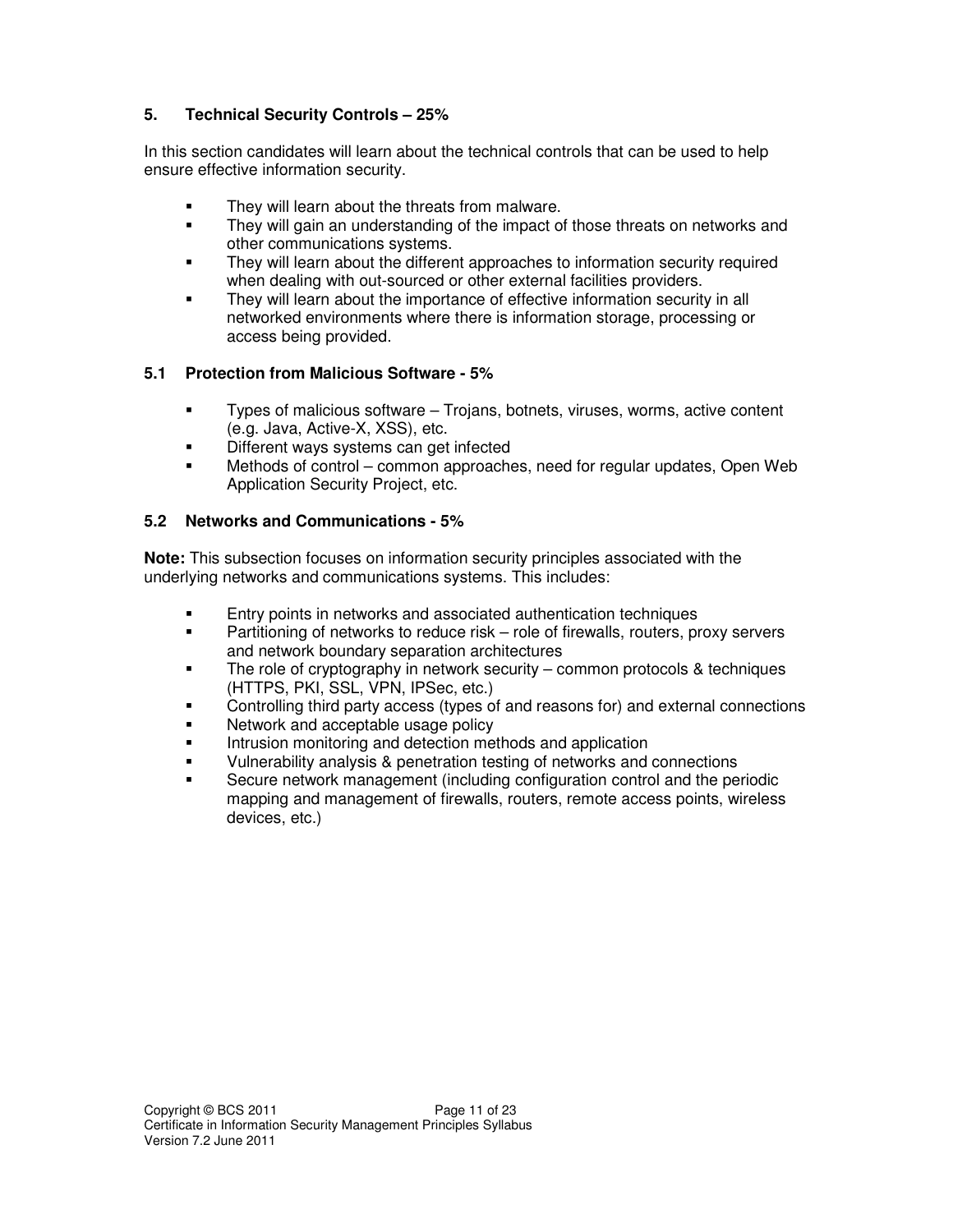# **5.3 External Services - 5%**

**Note:** This subsection focuses on the information security issues relating to value-added services that use the underlying networks and communications systems. This includes:

- Securing real-time services (instant messaging, video conferencing, voice over IP, etc.)
- Securing data exchange mechanisms e.g. e-commerce, e-mail, internet downloads, file transfers, etc.
- Protection of web servers and e-commerce applications
- Mobile computing and home working
- Security of information being exchanged with other organisations
- The management of information security within managed service and outsourced operations including during the circumstances of subsequent in-sourcing and changes of supplier

# **5.4 Cloud Computing - 5%**

**Note:** This subsection focuses on the information security issues relating to organisations that utilise cloud computing facilities. Cloud computing is location independent computing providing off-site resources e.g. services, applications and storage facilities. This includes:

- Legal implications for cloud computing notably for personal data, IPR and related issues
- The particular information security considerations when selecting a cloud computing supplier
- Comparing the risks of maintaining a 'classical' organisation and architecture with the risks in a cloud computing environment
- The importance of distinguishing between commercial risk (of a supplier) and the other consequences of risk to the purchaser.

# **5.5 IT Infrastructure - 5%**

**Note:** This covers all aspects of security in information systems, including operating systems, database and file management systems, network systems and applications systems. This includes:

- Separation of systems to reduce risk
- **EXECONFORMANCE CONFORMANCE With security policy, standards and quidelines**
- Access control lists and roles, including control of privileged access
- Correctness of input and on-going correctness of all stored data including parameters for all generalised software
- Recovery capability, including back-up and audit trails
- Intrusion monitoring and detection methods and application
- Installation baseline controls to secure systems and applications dangers of default settings
- Configuration management and operational change control
- The need to protect system documentation and promote security documentation within the organisation, within partner organisations and within managed service and outsourced operations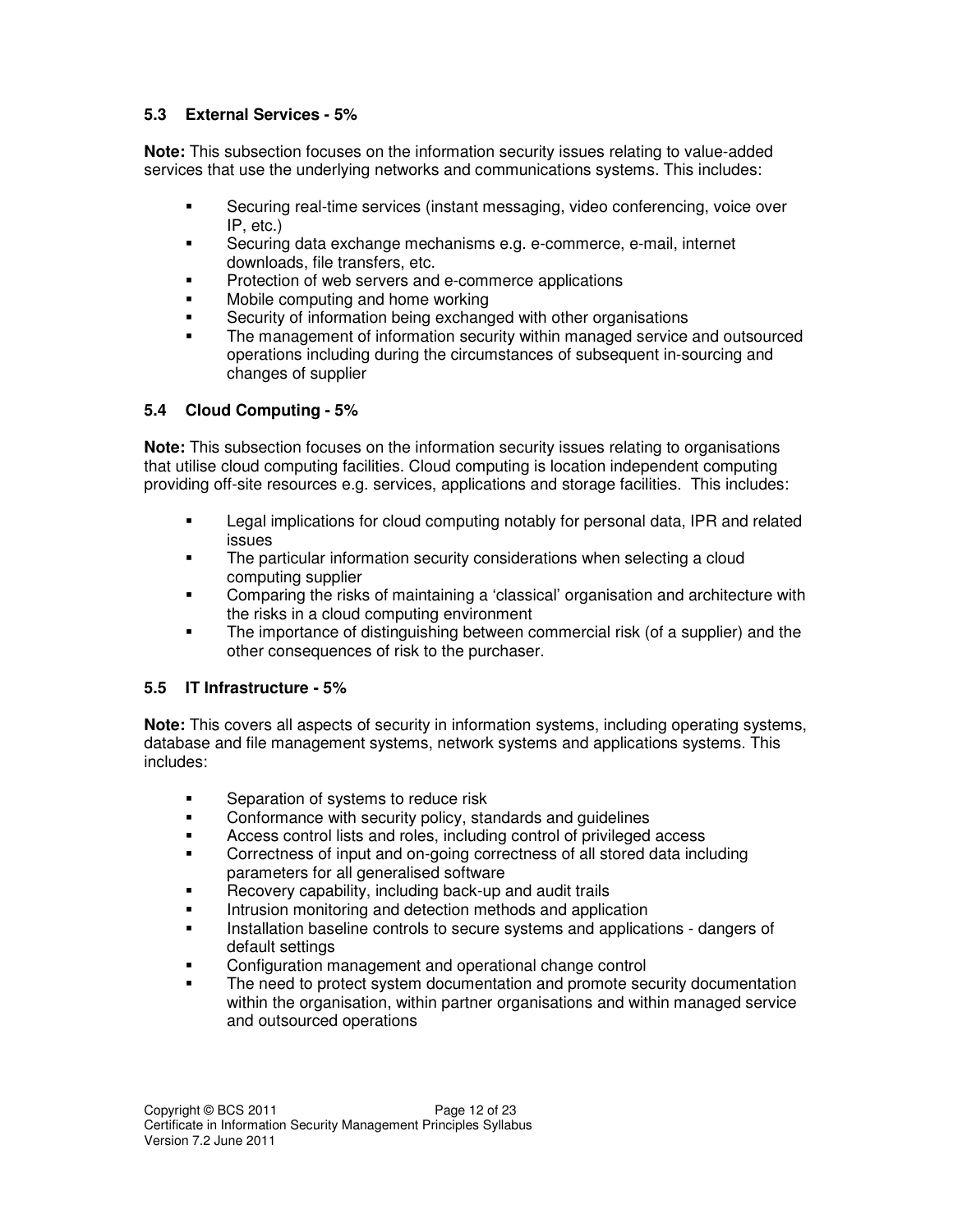# **6. Software Development and Lifecycle – 5%**

In this section candidates will learn about the risk to security brought about by the development and full lifecycle of software.

- They will gain an understanding of the importance of appropriate audit and review processes, of effective change control and of configuration management.
- They will learn about the differences for security between open source and proprietary solutions, commercial off the shelf and bespoke systems, and certified and non-certified systems
- They will learn about some of the techniques involved in reducing the security risks in the development of code.

# **6.1 Testing, Audit and Review**

- Methods and strategies for security testing of business systems, including vulnerability analysis and penetration testing
- Need for correct reporting of testing and reviews
- Verifying linkage between computer and clerical processes
- Techniques for monitoring system and network access and usage including the role of audit trails, logs and intrusion detection systems, and techniques for the recovery of useful data from them

# **6.2 Systems Development and Support**

- Security requirement specification
- Security involvement in system and product assessment including open source vs proprietary solutions
- Security issues associated with commercial off-the-shelf systems/applications/products
- Importance of links with the whole business process including clerical procedures
- Separation of development and support from operational systems
- Security of acceptance processes and security aspects in process for authorising business systems for use
- Role of accreditation of new or modified systems as meeting their security policy
- Change control for systems under development to maintain software integrity
- Security issues relating to outsourcing software development
- Preventing covert channels, Trojan code, rogue code, etc. code verification techniques
- Handling of security patches
- Use of certified products/systems
- Use of "Escrow" to reduce risk of loss of source code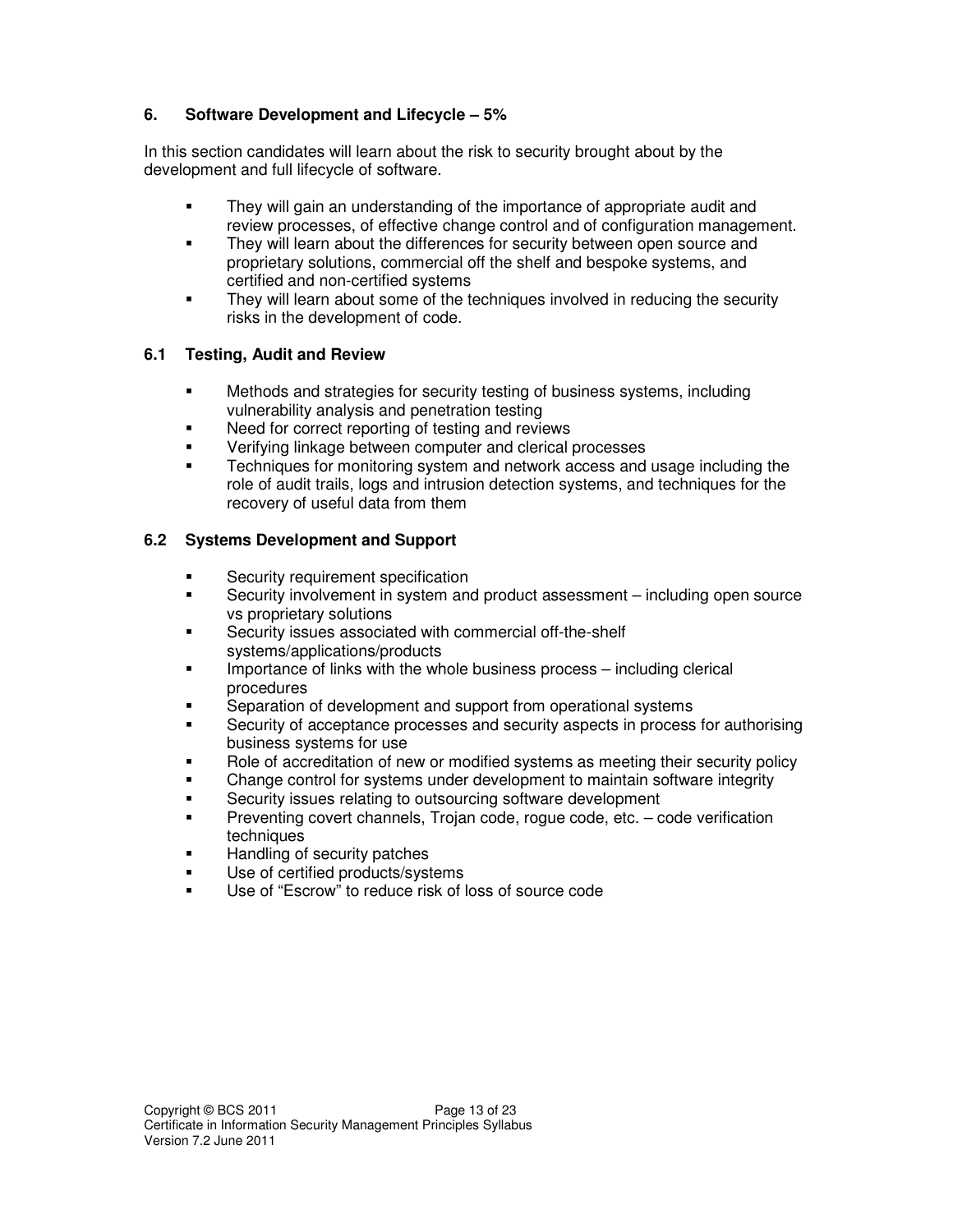# **7. Physical and Environmental Security Controls – 5%**

In this section candidates will gain an understanding of the physical aspects of security available in multi-layered defences.

They will learn about the environmental risks to information in terms of the need, for example, for appropriate power supplies, protection from natural risks (fire, flood etc.) and in the everyday operations of an organisation.

**Note:** There is a need for information security managers to have a good appreciation of associated physical security issues so they can make sure there is a seamless information security management system across the whole organisation. This includes:

- General controls on access to and protection of physical sites, offices, cabinets and rooms
- Protection of IT equipment servers, routers, switches, printers, etc.
- Protection of non-IT equipment, power supplies, cabling, etc.
- Need for processes to handle intruder alerts, deliberate or accidental physical events, etc.
- Clear screen & desk policy
- Moving property on and off-site
- Procedures for secure disposal of documents, equipment, storage devices, etc.
- Procedures for the disposal of equipment with digital-data retention facilities e.g. faxes, multi-function device, photocopiers, network printers, etc.
- Security requirements in delivery and loading areas

# **8. Disaster Recovery and Business Continuity Management – 5%**

In this section candidates will learn about the differences between and the need for business continuity and disaster recovery.

- Relationship with risk assessment and impact analysis
- Approaches to writing and implementing plans
- Need for documentation, maintenance and testing of plans
- Need for links to managed service provision and outsourcing
- Need for secure off-site storage of vital material
- Need to involve personnel, suppliers, IT systems providers, etc.
- Relationship with security incident management
- Compliance with standards BS 25999series or other relevant international standards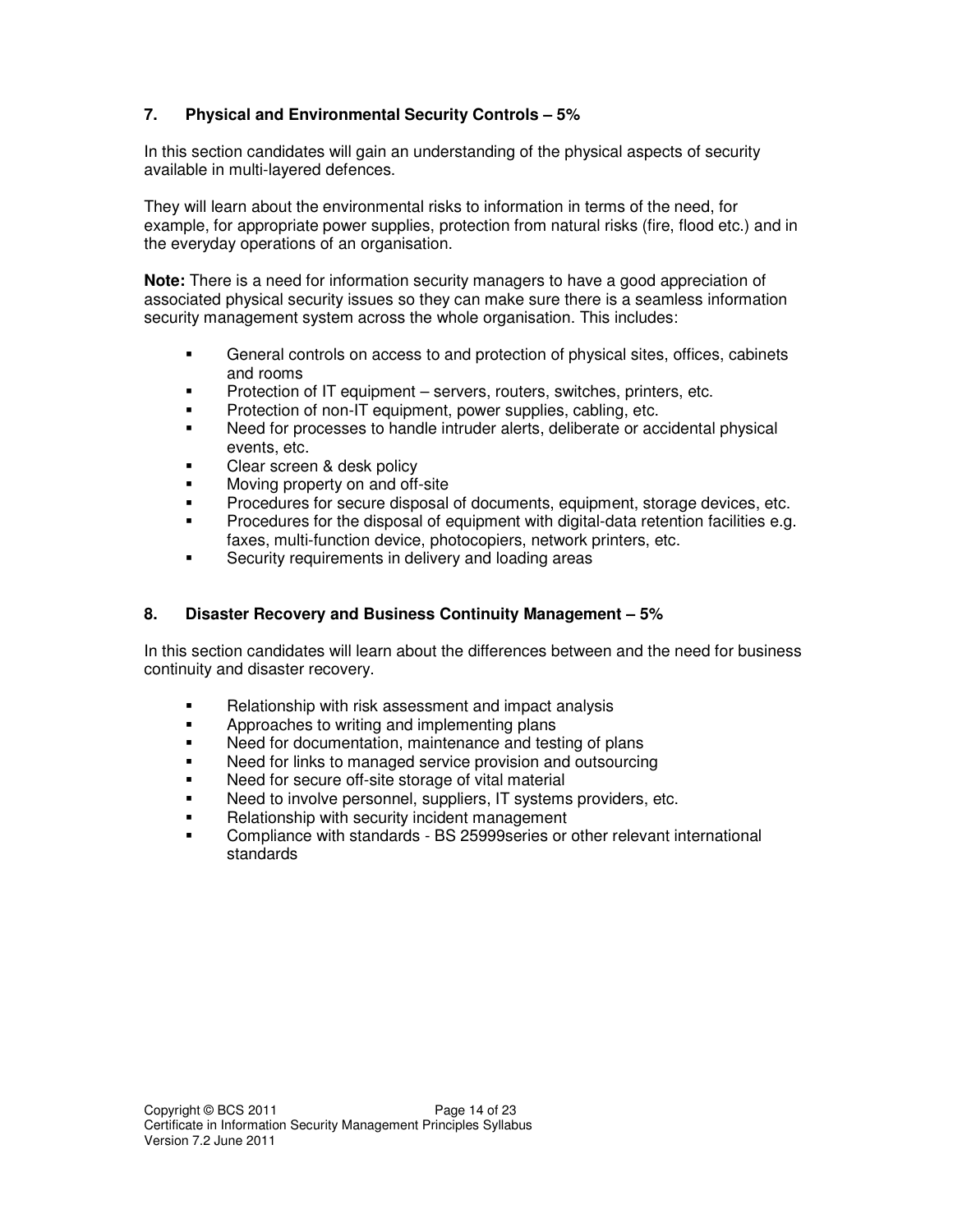# **9. Other Technical Aspects – 5%**

In this section candidates will gain an understanding of the important aspects of incident investigation and how the forensic evidence may be preserved. They will learn about the basic concepts and uses of cryptography

#### **9.1 Investigations and Forensics**

**Note:** Information security managers need a good appreciation of the principles and common practices, including any legal constraints and obligations, so they can contribute appropriately to investigations.

- Common processes, tools and techniques for conducting investigations
- **EXECTE Legal and regulatory quidelines for investigations and evidence preservation.**
- Need for relations with law enforcement, including specialist computer crime units.
- Issues when buying-in forensics and investigative support from third parties

# **9.2 Role of Cryptography**

**Note:** Information security managers need an appreciation of the role of cryptography in protecting systems and assets, including awareness of the relevant standards and practices.

- **Basic cryptographic theory, techniques and algorithm types, their use in** confidentiality and integrity mechanisms and common cryptographic standards.
- Policies for cryptographic use, common key management approaches and requirements for cryptographic controls
- Link, file, end-to-end, and other common encryption models and common Public Key Infrastructures and trust models e.g. two-way trust
- Common practical applications of cryptography e.g. for digital signatures, authentication and confidentiality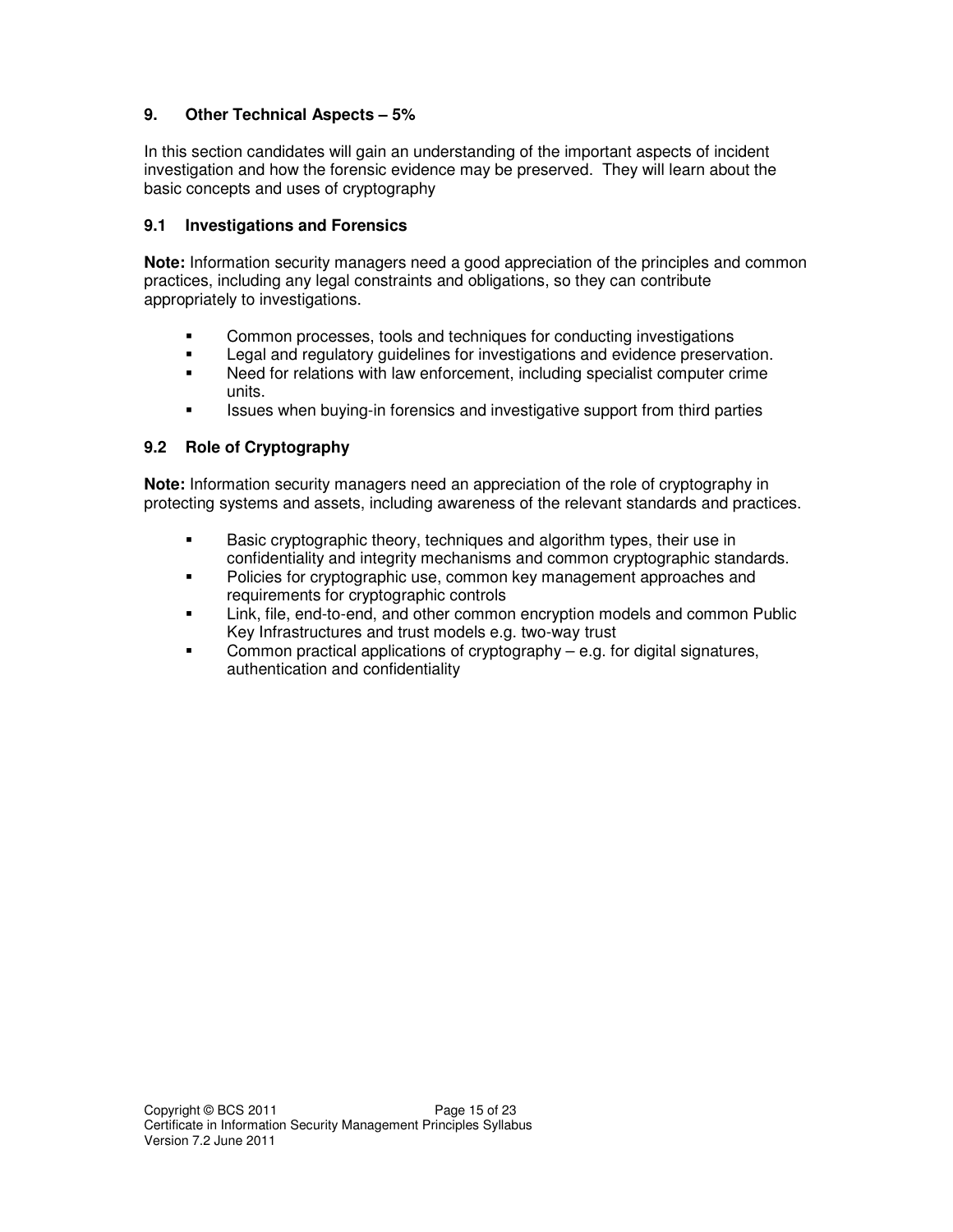# **Question Weighting**

| <b>Section title</b>                                                     | <b>Syllabus</b><br>code<br>(New) | <b>Syllabus</b><br>code<br>(Old) | <b>Time</b><br>weightings<br>(%) | Avg. target<br>number of<br>questions     |
|--------------------------------------------------------------------------|----------------------------------|----------------------------------|----------------------------------|-------------------------------------------|
|                                                                          |                                  |                                  |                                  | per paper                                 |
| 1. Information Security                                                  |                                  |                                  |                                  |                                           |
| <b>Management Principles</b><br>Concepts and definitions                 |                                  |                                  |                                  |                                           |
| The need for & benefits of Information                                   | 1.1<br>$\overline{1.2}$          | 1.1<br>$\overline{1.2}$          | $\overline{5}$<br>$\overline{5}$ | $\boldsymbol{3}$<br>4                     |
| Security                                                                 |                                  |                                  |                                  |                                           |
| 2. Information Risk                                                      |                                  |                                  |                                  |                                           |
| Threats to & vulnerabilities of                                          | 2.1                              | 2.1                              | 5                                | 8                                         |
| information systems                                                      |                                  |                                  |                                  |                                           |
| <b>Risk Management</b>                                                   | $\overline{2.2}$                 | 2.2                              | $\overline{5}$                   | $\overline{7}$                            |
| 3. Information Security Framework                                        |                                  |                                  |                                  |                                           |
| Organisation and responsibilities                                        | $\overline{3.1}$                 | 3.1                              |                                  |                                           |
| The organisation's management of                                         | 3.1.1                            | 3.1.1                            | 10                               | 3                                         |
| security                                                                 |                                  |                                  |                                  |                                           |
| Organisational policy, standards &                                       | 3.1.2                            | 3.1.2                            |                                  | 3                                         |
| procedures                                                               |                                  |                                  |                                  |                                           |
| Information security governance                                          | 3.1.3                            | 3.1.3                            |                                  | $\boldsymbol{3}$                          |
| Information security implementation                                      | 3.1.4                            | 3.1.5                            |                                  | $\overline{3}$                            |
| Security incident management                                             | 3.1.5                            | 3.1.4                            |                                  | $\overline{3}$                            |
| Legal framework                                                          | 3.2                              | 3.1.6                            | 5                                | $\overline{3}$                            |
| Security standards and procedures                                        | $3.\overline{3}$                 | 3.1.7                            | $\overline{5}$                   | $\overline{3}$                            |
| 4. Procedural/people security                                            |                                  |                                  |                                  |                                           |
| controls                                                                 |                                  |                                  |                                  |                                           |
| People                                                                   | 4.1                              | 4.2                              | 5                                | 4                                         |
| User access controls                                                     | 4.2                              | 4.3                              | 5                                | 3                                         |
| Training                                                                 | 4.3                              | 4.10                             | $\overline{5}$                   | 4                                         |
| 5. Technical security controls                                           |                                  |                                  |                                  |                                           |
| Protection from malicious software                                       | 5.1                              | 4.1                              | 5                                | $\overline{\mathbf{4}}$                   |
| Networks and communications                                              | $\overline{5.2}$                 | 4.4                              | 5                                | $\overline{7}$                            |
| <b>External services</b>                                                 | 5.3                              | 4.5                              | 5                                | 3                                         |
| Cloud computing                                                          | 5.4                              | <b>New</b>                       | $\overline{5}$                   | $\overline{\mathbf{4}}$<br>$\overline{7}$ |
| $\overline{IT}$ infrastructure                                           | 5.5                              | 4.6                              | 5                                |                                           |
| 6. Software development<br>Testing, audit & review                       | 6.1                              | 4.7                              | 5                                |                                           |
|                                                                          | 6.2                              | 4.8                              |                                  | $\overline{3}$<br>$\overline{4}$          |
| Systems development & support<br><b>Physical and environmental</b><br>7. | $\overline{7}$                   | 4.11                             | 5                                | $\overline{3}$                            |
| controls                                                                 |                                  |                                  |                                  |                                           |
| <b>Disaster recovery and business</b><br>8.<br>continuity management     | 8                                | 4.12                             | $\overline{5}$                   | 6                                         |
| Other technical aspects<br>9.                                            |                                  |                                  |                                  |                                           |
| Investigations & forensics                                               | 9.1                              | 4.13                             | 5                                | $\overline{2}$                            |
| Role of cryptography                                                     | 9.2                              | 4.9                              |                                  | 3                                         |
|                                                                          | Total                            |                                  | 100                              | 100                                       |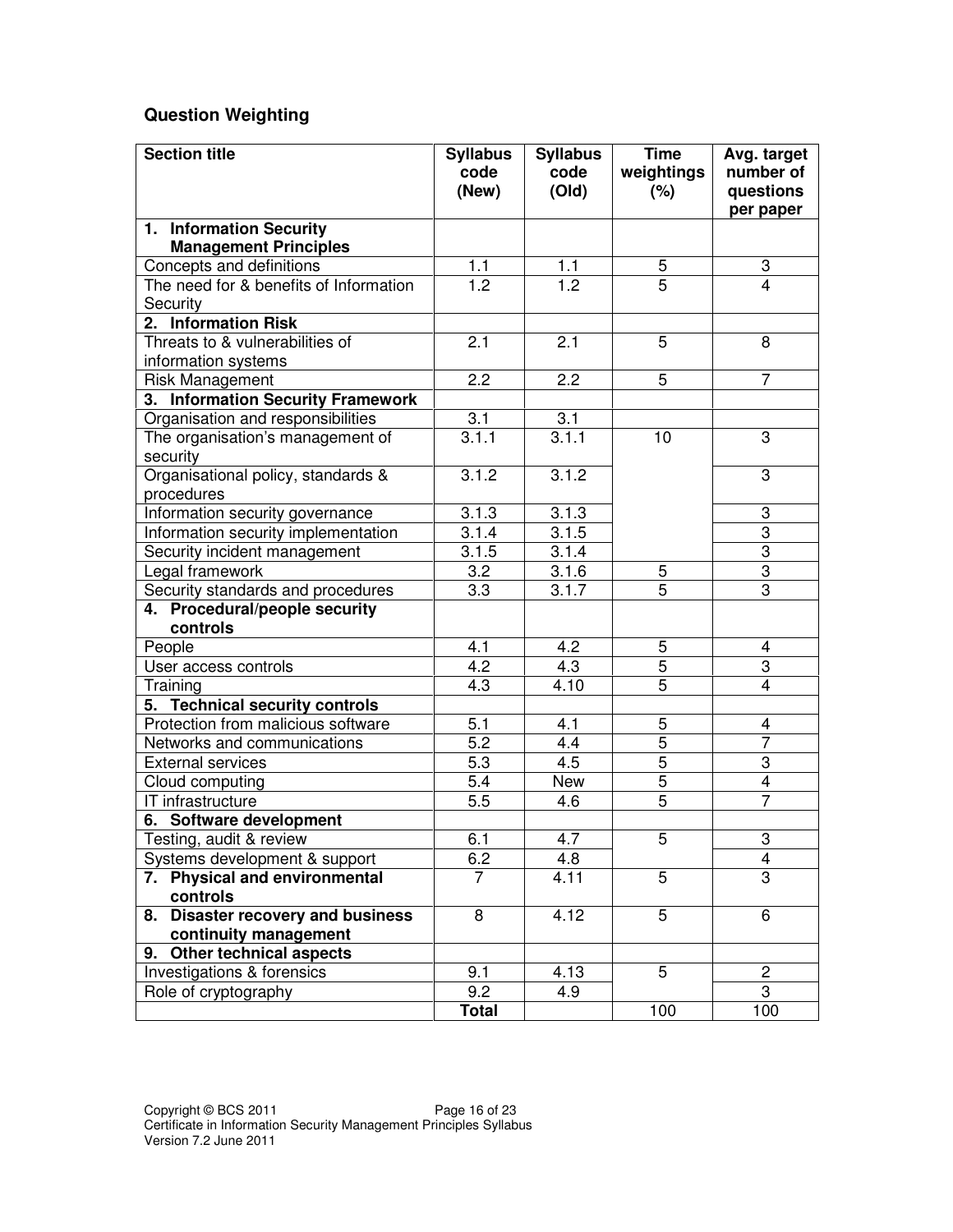# **Relationship between this Syllabus and ISO/IEC27001:2005**

There is not a simple direct relationship between this syllabus and ISO/IEC27001:2005. This table shows the main syllabus reference for each section in ISO/IEC27001:2005 standard.

| <b>ISO/IEC 27001</b> | <b>This Syllabus</b> | <b>Topic</b>                                     |
|----------------------|----------------------|--------------------------------------------------|
| 4.1                  | 2.1                  | Assessing security risks                         |
| 4.2                  | $\overline{2.2}$     | Treating security risks                          |
| 5.1.1                | 3.1.1                | Information security policy document             |
| 5.1.2                | 3.1.2                | Review of information security policy            |
| 6.1                  | 3.1                  | Internal organisation                            |
| 6.2                  | 4.1                  | <b>External parties</b>                          |
| 7.1                  | 1.2                  | Responsibility for assets                        |
| $\overline{7.2}$     | 2.2                  | Information classification                       |
| 8                    | 4.1                  | Human resources security                         |
| $\overline{9}$       | $\overline{7}$       | Physical and environmental security              |
| 10.1                 | 5.5                  | Operational procedures and responsibilities      |
| 10.2                 | 4.1                  | Third part service delivery management           |
| 10.3                 | 6.2                  | System planning and acceptance                   |
| 10.4                 | 5.1                  | Protection against malicious and mobile code     |
| 10.5                 | 5.5                  | Back-up                                          |
| 10.6                 | $\overline{5.2}$     | Network security management                      |
| 10.7                 | $\overline{7}$       | Media handling                                   |
| 10.8                 | $\overline{5.3}$     | Exchange of information                          |
| 10.9                 | 5.3                  | Electronic commerce services                     |
| 10.10                | $\overline{5.5}$     | Monitoring                                       |
| 11.1                 | 4.2                  | Business requirement for access control          |
| 11.2                 | 4.2                  | User access management                           |
| 11.3                 | 4.2                  | User responsibilities                            |
| 11.4                 | 5.2                  | Network access control                           |
| $11.\overline{5}$    | $4.\overline{2}$     | Operating system access control                  |
| 11.6                 | 4.2                  | Application and information access control       |
| 11.7                 | 5.3                  | Mobile computing and teleworking                 |
| 12.1                 | 6.2                  | Security requirements of information systems     |
| 12.2                 | 6.2                  | Correct processing in applications               |
| 12.3                 | 9.2                  | Cryptographic controls                           |
| 12.4                 | 5.5                  | Security of system files                         |
| 12.5                 | 6.2                  | Security in development and support processes    |
| 12.6                 | 6.2                  | Technical vulnerability management               |
| 13.1                 | 3.1.3                | Reporting information security events and        |
|                      |                      | weaknesses                                       |
| 13.2                 | 9.1                  | Management of information security incidents and |
|                      |                      | improvements                                     |
| 14                   | 8                    | Business continuity management                   |
| 15.1                 | 3.2                  | Compliance with legal requirements               |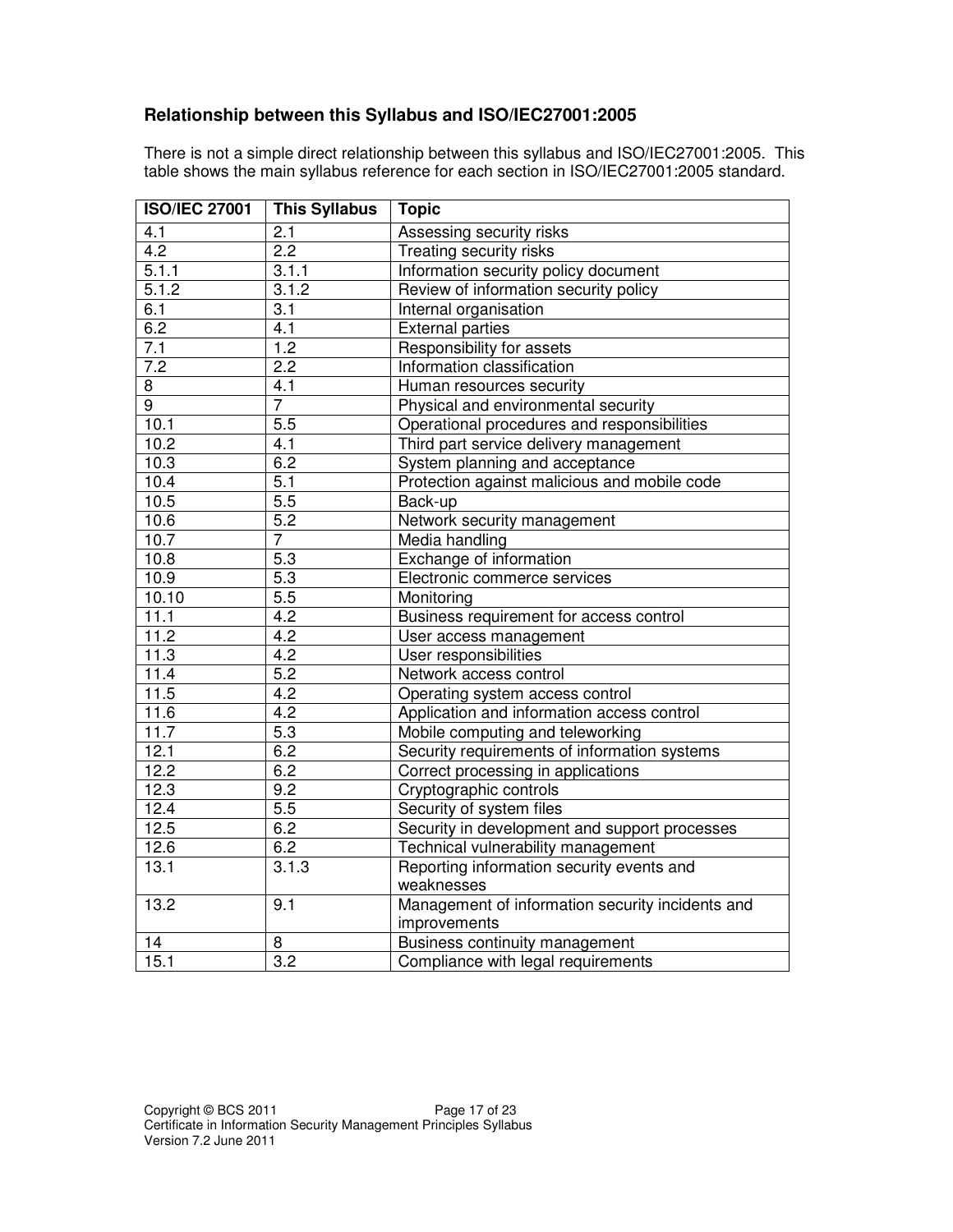# **Syllabus References and Reading Lists**

- Information Security Management Principles: An ISEB Certificate David Alexander, Amanda French, David Sutton, Andy Taylor ISBN: 9781902505909 Paperback from BCS Bookshop
- ISO/IEC 27001:2005 and related standards includingBS25999. British Standards Institute www.bsigroup.com/en/Assessment-and-certification-services/managementsystems/Standards-and-Schemes/
- COBIT framework for IT governance and control www.isaca.org/Knowledge-Center/COBIT/Pages/Overview.aspx
- ITIL IT Infrastructure Library for service management of IT www.itil-officialsite.com/home/home.asp
- The Institute for Information Security Professionals (InstISP) www.instisp.org/
	- $\circ$  UK Government web site providing advice for the general population about secure computing – www.getsafeonline.org
	- o UK Government web site for the protection of the critical national infrastructure – www.cpni.gov.uk
- **British Computer Society Information Security Specialist Group** www.bcs-issg.org.uk/index.html

There are a significant number of other books, web sites and professional organisations which can provide relevant and extended information to support this examination course.

**Note** that a standard will take precedence over a book. Where common practice differs from standard, candidates will not be penalised for using a standard approach. Nevertheless, candidates should show an awareness of the differences from standard.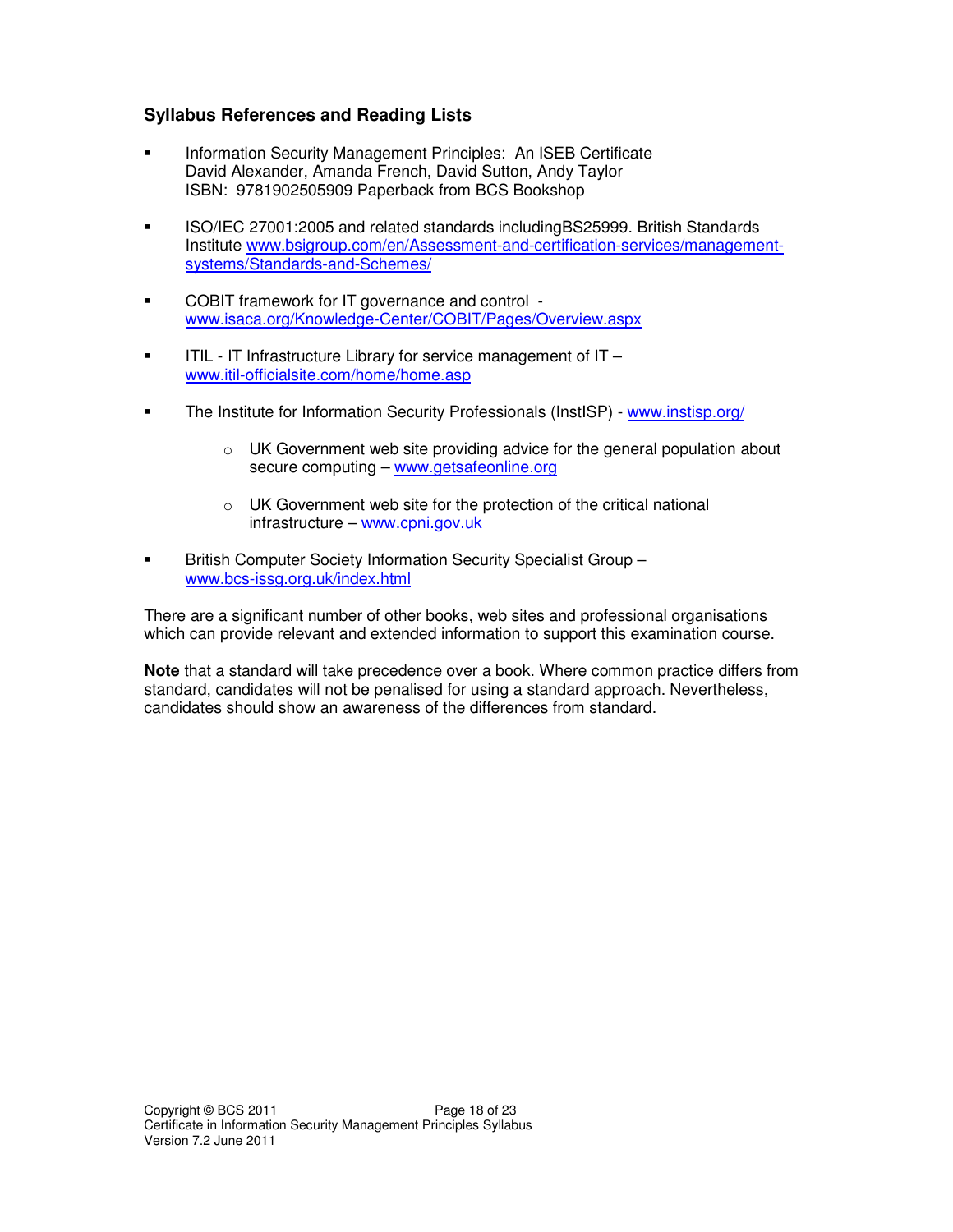# **Additional Information**

# **Levels of Skill and Responsibility (SFIA Levels)**

The levels of knowledge above will enable candidates to develop the following levels of skill to be able to operate at the following levels of responsibility (as defined within the SFIA framework) within their workplace:

# **Level 1: Follow**

Work under close supervision to perform routine activities in a structured environment. They will require assistance in resolving unexpected problems, but will be able to demonstrate an organised approach to work and learn new skills and applies newly acquired knowledge.

# **Level 2: Assist**

Works under routine supervision and uses minor discretion in resolving problems or enquiries. Works without frequent reference to others and may have influence within their own domain. They are able to perform a range of varied work activities in a variety of structured environments and can identify and negotiate their own development opportunities. They can also monitor their own work within short time horizons and absorb technical information when it is presented systematically and apply it effectively.

# **Level 3: Apply**

Works under general supervision and uses discretion in identifying and resolving complex problems and assignments. They usually require specific instructions with their work being reviewed at frequent milestones, but can determines when issues should be escalated to a higher level. Interacts with and influences department/project team members. In a predictable and structured environment they may supervise others. They can perform a broad range of work, sometimes complex and non-routine, in a variety of environments. They understand and use appropriate methods, tools and applications and can demonstrate an analytical and systematic approach to problem solving. They can take the initiative in identifying and negotiating appropriate development opportunities and demonstrate effective communication skills, sometimes planning, scheduling and monitoring their own work. They can absorb and apply technical information, works to required standards and understand and uses appropriate methods, tools and applications.

# **Level 4: Enable**

Works under general direction within clear framework of accountability and can exercise substantial personal responsibility and autonomy. They can plan their own work to meet given objectives and processes and can influence their team and specialist peers internally. They can have some responsibility for the work of others and for the allocation of resources. They can make decisions which influence the success of projects and team objectives and perform a broad range of complex technical or professional work activities, in a variety of contexts. They are capable of selecting appropriately from applicable standards, methods, tools and applications and demonstrate an analytical and systematic approach to problem solving, communicating fluently orally and in writing, and can present complex technical information to both technical and non-technical audiences. They plan, schedule and monitor their work to meet time and quality targets and in accordance with relevant legislation and procedures, rapidly absorbing new technical information and applying it effectively. They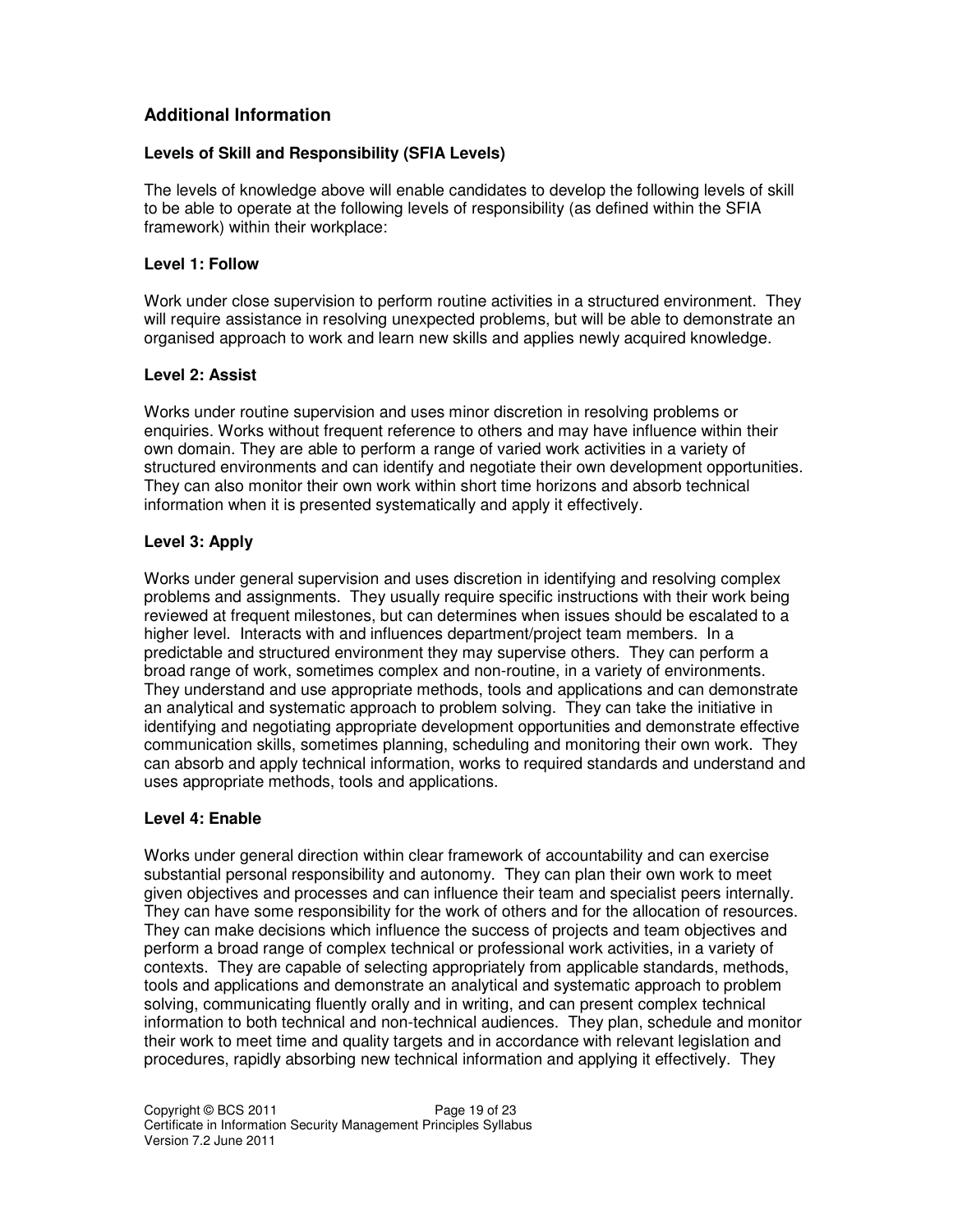have a good appreciation of the wider field of information systems, their use in relevant employment areas and how they relate to the business activities of the employer or client.

#### **Level 5: Ensure and advise**

Works under broad direction, being fully accountable for their own technical work and/or project/supervisory responsibilities, receiving assignments in the form of objectives. Their work is often self-initiated and they can establish their own milestones, team objectives, and candidates responsibilities. They have significant responsibility for the work of others and for the allocation of resources, making decisions which impact on the success of assigned projects i.e. results, deadlines and budget. They can also develop business relationships with customers, perform a challenging range and variety of complex technical or professional work activities and undertake work which requires the application of fundamental principles in a wide and often unpredictable range of contexts. They can advise on the available standards, methods, tools and applications relevant to own specialism and can make correct choices from alternatives. They can also analyse, diagnose, design, plan, execute and evaluate work to time, cost and quality targets, communicating effectively, formally and informally, with colleagues, subordinates and customers. They can demonstrate leadership, mentor more junior colleagues and take the initiative in keeping their skills up to date. Takes customer requirements into account and demonstrates creativity and innovation in applying solutions for the benefit of the customer.

#### **Level 6: Initiate and influence**

Have a defined authority and responsibility for a significant area of work, including technical, financial and quality aspects. They can establish organisational objectives and candidates responsibilities, being accountable for actions and decisions taken by them self and their subordinates. They can influence policy formation within their own specialism to business objectives, influencing a significant part of their own organisation and customers/suppliers and the industry at senior management level. They make decisions which impact the work of employing organisations, achievement of organisational objectives and financial performance, developing high-level relationships with customers, suppliers and industry leaders. They can perform highly complex work activities covering technical, financial and quality aspects. They contribute to the formulation of IT strategy, creatively applying a wide range of technical and/or management principles. They absorb complex technical information and communicate effectively at all levels to both technical and non-technical audiences, assesses and evaluates risk and understand the implications of new technologies. They demonstrate clear leadership and the ability to influence and persuade others, with a broad understanding of all aspects of IT and deep understanding of their own specialism(s). They take the initiative in keeping both their own and subordinates' skills up to date and to maintain an awareness of developments in the IT industry.

# **Level 7: Set strategy, inspire and mobilise**

Have the authority and responsibility for all aspects of a significant area of work, including policy formation and application. They are fully accountable for actions taken and decisions made, by both them self and their subordinates. They make decisions critical to organisational success and influence developments within the IT industry at the highest levels, advancing the knowledge and/or exploitation of IT within one or more organisations. They develop long-term strategic relationships with customers and industry leaders, leading on the formulation and application of strategy. They apply the highest level of management and leadership skills, having a deep understanding of the IT industry and the implications of emerging technologies for the wider business environment. They have a full range of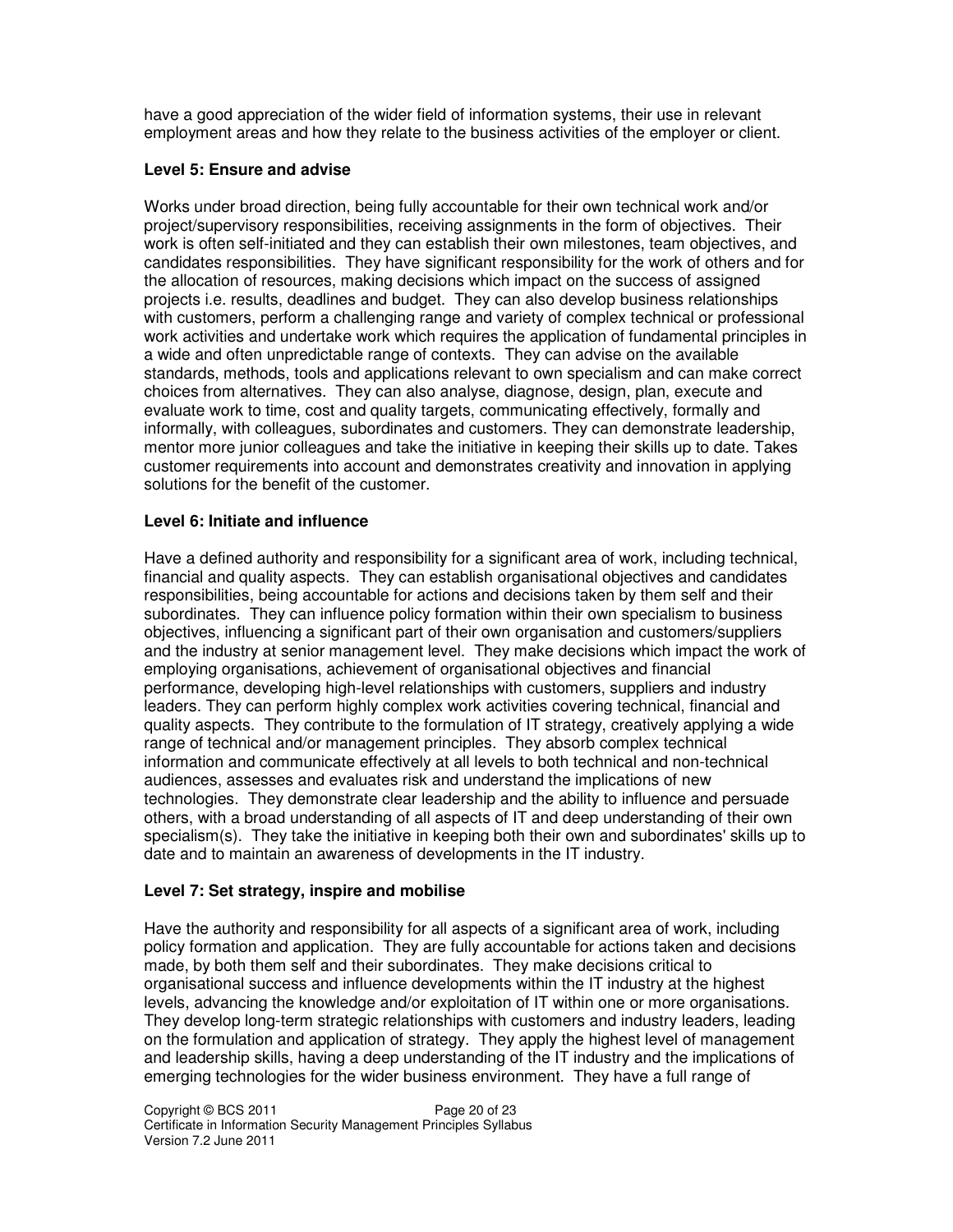strategic management and leadership skills and can understand, explain and present complex technical ideas to both technical and non-technical audiences at all levels up to the highest in a persuasive and convincing manner. They have a broad and deep IT knowledge coupled with equivalent knowledge of the activities of those businesses and other organisations that use and exploit IT. Communicates the potential impact of emerging technologies on organisations and individuals and analyses the risks of using or not using such technologies. They also assess the impact of legislation, and actively promote compliance.

# **Levels of Knowledge (K Levels)**

The following levels of knowledge shall be defined and applied for syllabus creation. Each topic in the syllabus shall be examined according to the learning objectives defined in the section devoted to that topic. Each learning objective has a level of knowledge (K level) associated with it and this K level by association defines the nature of any examination questions related to that topic.

Note that each K level subsumes lower levels. For example, a K4 level topic is one for which a candidate must be able to analyse a situation and extract relevant information. A question on a K4 topic could be at any level up to and including K4. As an example, a scenario requiring a candidate to analyse a scenario and select the best risk identification method would be at K4, but questions could also be asked about this topic at K3 and a question at K3 for this topic might require a candidate to apply one of the risk identification methods to a situation.

# **Level 1: Remember (K1)**

The candidate should be able to recognise, remember and recall a term or concept but not necessarily be able to use or explain. Typical questions would use: define, duplicate, list, memorise, recall, repeat, reproduce, state.

# **Level 2: Understand (K2)**

The candidate should be able to explain a topic or classify information or make comparisons. The candidate should be able to explain ideas or concepts. Typical questions would use: classify, describe, discuss, explain, identify, locate, recognise, report, select, translate, paraphrase.

# **Level 3: Apply (K3)**

The candidate should be able apply a topic in a practical setting. The candidate should be able to use the information in a new way. Typical questions would use: choose, demonstrate, employ, illustrate, interpret, operate, schedule, sketch, solve, use, write.

#### **Level 4: Analyse (K4)**

The candidate should be able to distinguish/separate information related to a concept or technique into its constituent parts for better understanding, and can distinguish between facts and inferences. Typical questions would use: appraise, compare, contrast, criticise, differentiate, discriminate, distinguish, examiner, question, test.

# **Level 5: Synthesise (K5)**

Copyright © BCS 2011 Certificate in Information Security Management Principles Syllabus Version 7.2 June 2011 Page 21 of 23